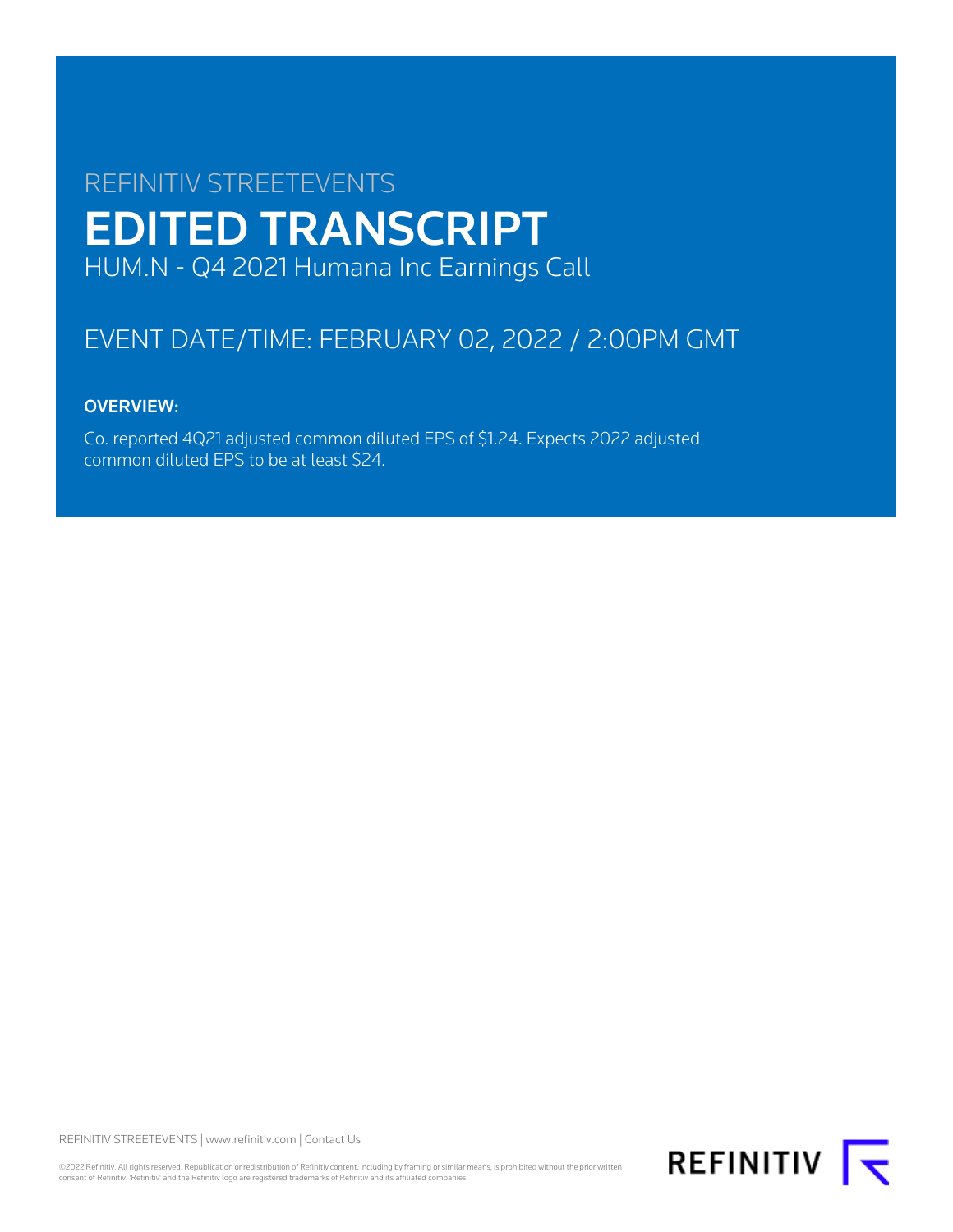# **CORPORATE PARTICIPANTS**

**[Bruce Dale Broussard](#page-2-0)** Humana Inc. - President, CEO & Director **[Joseph C. Ventura](#page-16-0)** Humana Inc. - Chief Legal Officer **[Lisa M. Stoner](#page-1-0)** Humana Inc. - VP of IR **[Susan Marie Diamond](#page-5-0)** Humana Inc. - CFO

# **CONFERENCE CALL PARTICIPANTS**

**[Albert J. William Rice](#page-12-0)** Crédit Suisse AG, Research Division - Research Analyst **[Benjamin Whitman Mayo](#page-16-1)** SVB Leerink LLC, Research Division - MD of Equity Research & Senior Research Analyst **[David Howard Windley](#page-14-0)** Jefferies LLC, Research Division - MD & Equity Analyst **[Gary Paul Taylor](#page-17-0)** Cowen and Company, LLC, Research Division - MD of Health Care Facilities and Managed Care **[George Robert Hill](#page-19-0)** Deutsche Bank AG, Research Division - MD & Equity Research Analyst **[Joshua Richard Raskin](#page-12-1)** Nephron Research LLC - Research Analyst **[Justin Lake](#page-9-0)** Wolfe Research, LLC - MD & Senior Healthcare Services Analyst **[Kevin Caliendo](#page-14-1)** UBS Investment Bank, Research Division - Equity Research Analyst of Healthcare IT and Distribution **[Kevin Mark Fischbeck](#page-10-0)** BofA Securities, Research Division - MD in Equity Research **[Lisa Christine Gill](#page-18-0)** JPMorgan Chase & Co, Research Division - MD, Head of U.S. Healthcare Technology & Distribution Equity Research and Senior Research Analyst **[Matthew Richard Borsch](#page-9-1)** BMO Capital Markets Equity Research - Research Analyst **[Nathan Allen Rich](#page-17-1)** Goldman Sachs Group, Inc., Research Division - Research Analyst **[Rivka Regina Goldwasser](#page-15-0)** Morgan Stanley, Research Division - MD **[Robert Sohngen Cottrell](#page-20-0)** Cleveland Research Company - Research Associate **[Scott J. Fidel](#page-13-0)** Stephens Inc., Research Division - MD & Analyst **[Stephen C. Baxter](#page-11-0)** Wells Fargo Securities, LLC, Research Division - Senior Equity Analyst **[Steven James Valiquette](#page-20-1)** Barclays Bank PLC, Research Division - Research Analyst

# **PRESENTATION**

#### **Operator**

<span id="page-1-0"></span>Good day, and thank you for standing by. Welcome to the Humana Fourth Quarter Earnings Call. (Operator Instructions) Please be advised today's conference may be recorded. (Operator Instructions)

I'd now like to hand the conference over to Lisa Stoner, Vice President of Investor Relations. Please go ahead.

#### **Lisa M. Stoner** - Humana Inc. - VP of IR

Thank you, and good morning. In a moment, Bruce Broussard, Humana's President and Chief Executive Officer; and Susan Diamond, Chief Financial Officer, will discuss our fourth quarter 2021 results and our updated financial outlook for 2022. Following these prepared remarks, we will open up the lines for a question-and-answer session with industry analysts. Joe Ventura, our Chief Legal Officer, will also be joining Bruce and Susan for the Q&A session.



©2022 Refinitiv. All rights reserved. Republication or redistribution of Refinitiv content, including by framing or similar means, is prohibited without the prior written consent of Refinitiv. 'Refinitiv' and the Refinitiv logo are registered trademarks of Refinitiv and its affiliated companies.

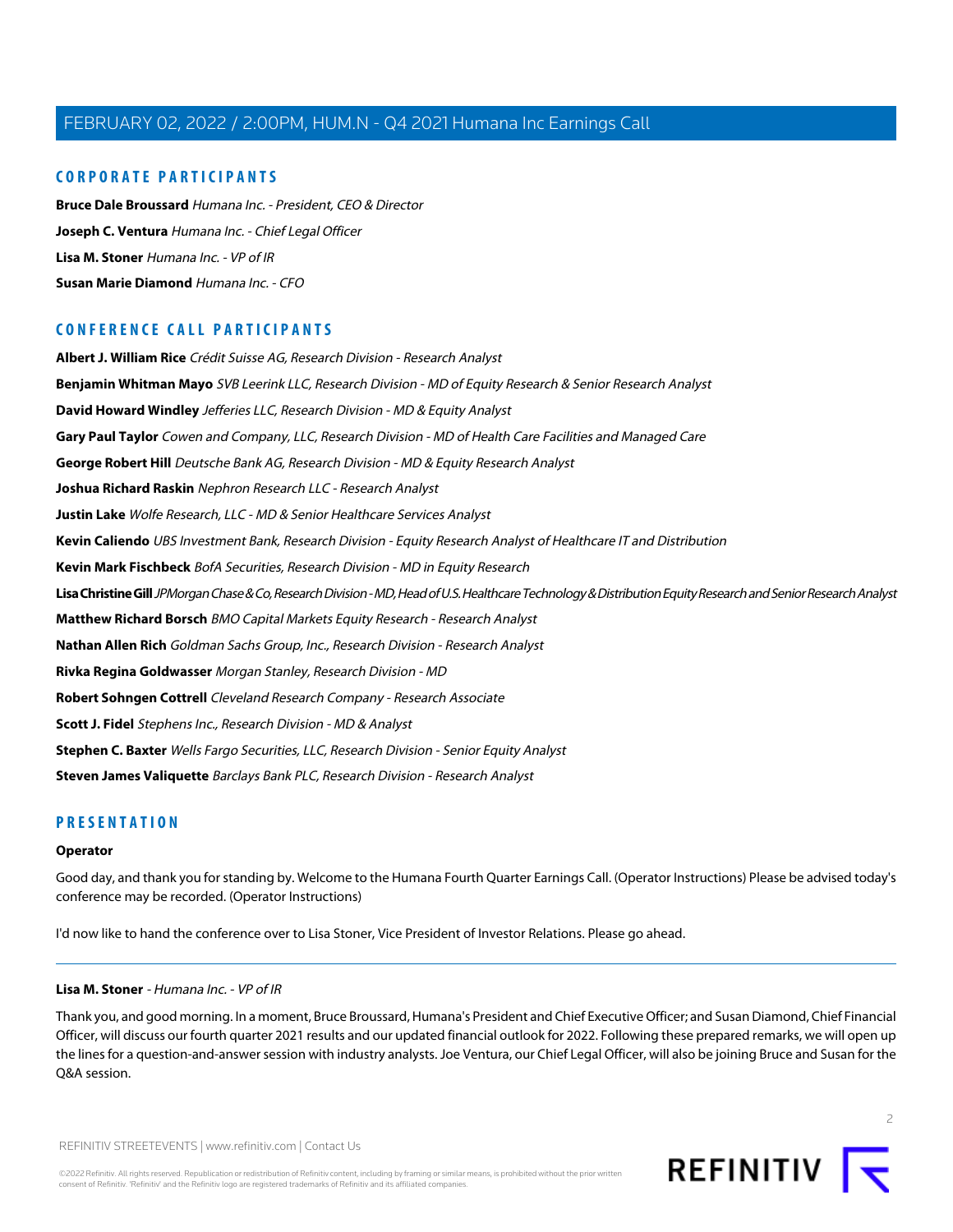We encourage the investing public and media to listen to both management's prepared remarks and the related Q&A with analysts. This call is being recorded for replay purposes. That replay will be available on the Investor Relations page of Humana's website, humana.com, later today.

Before we begin our discussion, I need to advise call participants of our cautionary statement. Certain of the matters discussed in this conference call are forward-looking and involve a number of risks and uncertainties. Actual results could differ materially. Investors are advised to read the detailed risk factors discussed in our latest Form 10-K, our other filings with the Securities and Exchange Commission and our fourth quarter 2021 earnings press release as they relate to forward-looking statements and to note in particular that these forward-looking statements could be impacted by risks related to the spread of and response to the COVID-19 pandemic.

Our forward-looking statements should therefore be considered in light of these additional uncertainties and risks, along with other risks discussed in our SEC filings. We undertake no obligation to publicly address or update any forward-looking statements and future filings or communications regarding our business results. Today's press release, our historical financial news releases and our filings with the SEC are also available on our Investor Relations site.

Call participants should note that today's discussion includes financial measures that are not in accordance with generally accepted accounting principles or GAAP. Management's explanation for the use of these non-GAAP measures and reconciliations of GAAP to non-GAAP financial measures are included in today's press release. Finally, any references to earnings per share, or EPS, made during this conference call refer to diluted earnings per common share.

<span id="page-2-0"></span>With that, I'll turn the call over to Bruce Broussard.

# **Bruce Dale Broussard** - Humana Inc. - President, CEO & Director

Thank you, Lisa. Good morning, and thank you for joining us. Today, Humana reported financial results for the fourth quarter of 2021, reflecting the strength of our core operations, which continued to perform well throughout 2021 despite the challenges the industry faced as a result of the pandemic.

With that in mind, and as we enter a new fiscal year, I want to take a moment and speak not only to our 2021 results and our outlook for the current year but more broadly about our strategy and the steps we're taking to position Humana for success. Susan will discuss our results and outlook in more detail in a moment.

But at a high level, our 2021 results and our 2020 outlook are largely in line with recently provided guidance. Adjusted earnings per share for the full year were \$20.64, which was above our previous estimate of approximately \$20.50. This represents growth of 11.6% off of our 2020 baseline of \$18.50 while covering a \$1 unmitigated net COVID headwind. Looking forward, we provided full year adjusted earnings per share guidance of at least \$24. This represents 11.6% growth over our 2021 baseline of \$21.50 and 16.3% growth of our actual adjusted EPS of \$20.64. This guidance includes an embedded COVID headwind of \$1.

Before I highlight some of the actions we're taking to deliver improved individual Medicare Advantage membership and how we're applying learnings from the most recent annual enrollment season, I want to emphasize that we are operating from a position of strength. I'm incredibly proud that Humana is the second-largest Medicare Advantage plan provider, supporting over 5 million beneficiaries with high-quality coverage.

The quality of our product offering is the highest among our public peers with over 97% of Medicare Advantage members in plan with a 4-star rating or higher. We've also increased the number of contracts that received a 5-star rating from 1 contract in 2021 to 4 contracts in 2022, which is the most in our history. Finally, we saw an improvement of 930 basis points in our Net Promoter Score this past year, reflecting our ongoing efforts to enhance the customer experience.

We continue to advance our customer segmentation efforts, developing plans that are tailored to the unique needs of our specific member populations. This allows us to provide benefits that enhance and complement an individual's existing coverage through programs like Medicaid or entities such as Veterans Affairs. We're seeing great success through our initial segmentation efforts, growing D-SNP membership greater than

©2022 Refinitiv. All rights reserved. Republication or redistribution of Refinitiv content, including by framing or similar means, is prohibited without the prior written consent of Refinitiv. 'Refinitiv' and the Refinitiv logo are registered trademarks of Refinitiv and its affiliated companies.

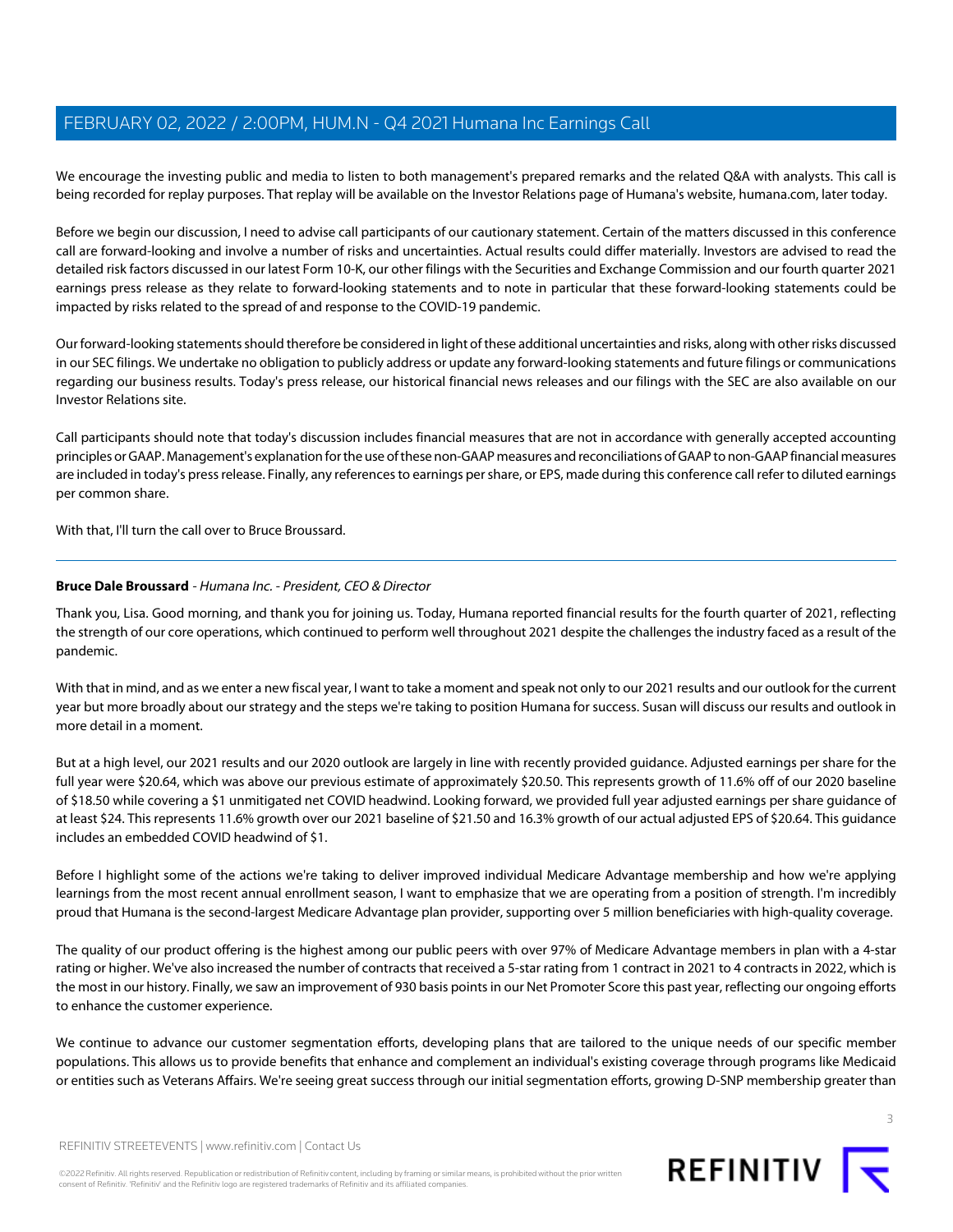40% in both 2020 and 2021. In addition, our Humana Honor Plan designed for veterans that is also available to all Medicare eligibles grew membership 80% last year.

We have a strong brand and our expertise caring for people as they age is highly recognized by consumers. As a result, we've increased market share over time, achieving annualized enrollment growth of 11% since 2017, which is well above market growth. Moreover, we have a proven track record of balancing membership and margin growth with our long-term earnings growth target range of 11% to 15% continuing to be the ultimate goal.

With that in mind, a key element of our plan is to return to industry-leading membership growth without negatively impacting earnings growth. We will achieve this by leaning into our successful history of reducing costs and improving operational efficiencies. We are committed to delivering sustainable cost reductions in order to create the needed capacity to improve our competitive positioning. We are committing to drive \$1 billion of additional value for the enterprise through cost savings, productivity initiatives and value acceleration from previous investments. This will create the capacity to fund growth and investments in our Medicare Advantage business and further expansion of our health care service capabilities.

These efforts span several areas. First, we have already begun a critical review of our ongoing strategic initiatives across the company. We intend to further focus our investments on those priorities where we have the greatest conviction of significant value potential. We will slow or pause further investment in some areas in order to focus on accelerating value creation from investments we've already made.

Next, we will drive further organizational efficiencies by optimizing our workforce in order to speed these -- increase the speed, agility and pace we must work at as a large integrated health care organization. We see the opportunity to streamline our operating structure, standardize work and simplify certain processes to eliminate low-value work.

Third, we will reduce and optimize third-party spend. In some areas of our business, this will translate to decrease in vendor use while in others, we will outsource work to best-in-class suppliers. In addition, with the ongoing reality of COVID and the way it has changed the way everyone works, we will be significantly rationalizing our real estate portfolio.

And finally, we are driving greater operational efficiencies across the organization by modernizing, streamlining and improving our processes through automation and digital advancement. This includes the use of technology to replace manual efforts in our core operations and to increase productivity of our workforce.

Beyond creating capacity to invest in our Medicare Advantage products, we are also focused on optimizing our marketing spend and sales channels to maximize growth. As we've discussed previously, we have undertaken significant work each year to determine the optimal level of marketing investment and how these dollars are put to work. Applying our learnings from the most recent selling season, we expect to further optimize our investment in marketing to ensure our messages are heard by more prospective customers.

We also plan to accelerate digital capabilities to increase our effectiveness and efficiency in member acquisition and focus on experience of our existing members to improve retention. We will continue to focus on ensuring we have a clear differentiated and omnipresent brand with a strong call to action that supports industry-leading customer acquisition. And as we improve the value proposition of our plans, we believe we will see even greater returns from our marketing spend.

Regarding our sales channel, we will look to optimize the use of our internal channels as well as external partners. Our 2,400 employed sales agents work to create long-term relationships with our members, ensuring they are educated on their plan choices and the benefits and additional support services each plan offers. This leads to better engagement, greater plan satisfaction and ultimately, better health outcomes and longer tenure with Humana.

We do not expect significant shifts in channel mix this year. We will continue our efforts to improve retention of our members broadly. This will include a particular focus on those enrolled in third-party call centers, where we've seen term rates approximately 400 basis points higher than our internal call sales channel. We'll be working with our call center partners to more closely replicate the experience delivered by our employed agents



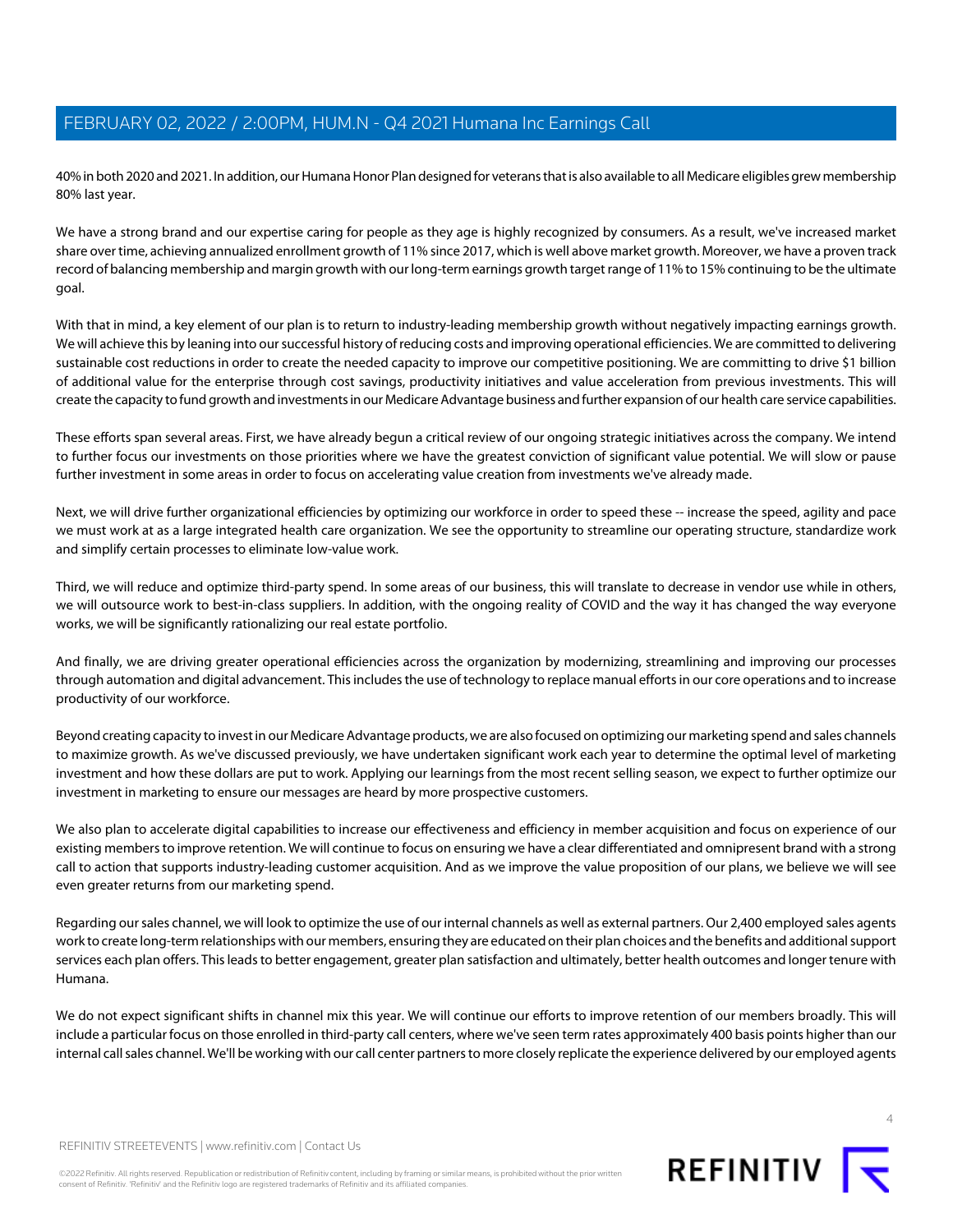through enhanced training and service-level agreements. And we'll also look for opportunities to create greater retention and quality incentives for sales partners.

As I mentioned a few moments ago, Humana offers superior quality to its members, has a strong brand and a long history of expertise in caring for people as they age. Additionally, our clinical focus and suite of health care service capabilities allow us to take a holistic approach to supporting members, ensuring they receive high-quality, proactive and comprehensive care, which improves health outcomes. We will leverage the strength of these core fundamentals as we work with our internal and external partners to improve retention.

As we look ahead and focus on our core operations, we are committed to continuing the track record of being capital-efficient as we consider strategic advancement and return of capital to shareholders. To that end, we are committed to advancing our plans to divest a majority interest in our hospice business as we are confident we can deliver the desired experiences and outcomes for patients transitioning from restorative care to the hospice through partnership models.

We have continued to explore various alternatives for the long-term ownership structure of the business and have initiated steps to reorganize the hospice business for stand-alone operations while also making investments to improve clinician recruiting and retention to position the business for further growth. While we're not able to share details today on a specific transaction structure or timing, we expect that we will be in a position to provide a meaningful update by our first quarter call.

Our ability to drive innovation and improved clinical outcomes is enabled by our strong integrated care delivery platform. And in recent years, we've made significant -- have significantly expanded our health care service capabilities in order to better serve our members and strengthen our payer-agnostic care offerings. Our health care service businesses are an important component of our strategy and will contribute considerably to Humana's long-term growth.

Combining our leading Medicare Advantage platform and growing pharmacy, primary care and home services increases our total addressable market and creates the opportunity for improved clinical outcomes, lower cost of care and increased enterprise margin from our health plan members. Our PBM, which is the fourth-largest in the country, processed 515 million 30-day equivalent scripts in 2021, an 8% increase year-over-year.

In addition, our pharmacy dispensing business continues to deliver industry-leading mail order penetration. And we've successfully implemented tools to enhance our e-commerce experience while expanding our mail order footprint as we get closer to the customer. Our success is not only expanding volume but improving health outcomes, evident by our 4-star level performance in medication adherence metrics, which are 3x weighted.

In our primary care business, we are in the early stages of growth and continue to expand our geographic presence. We are committed to funding the organic growth of our primary care organization in 2023 and beyond through a combination of on- and off-balance sheet such that we expect no dilution to earnings growth from the organic growth expansion.

To provide more insight into our primary care organization, we ended last year with 206 centers, representing a 32% increase over the prior year. We are accelerating the build-out of our platform through a combination of de novo expansion and inorganic growth. We completed 9 acquisitions last year, bringing 40 newly wholly owned centers to our portfolio. We also opened 15 new de novo centers and consolidated 5 clinics into other locations.

We plan to continue prioritizing tuck-in acquisitions focused on the markets where we have established presence to provide more access and high-quality care to patients. In addition, we recently announced our intent to build an additional 26 centers this year under our existing joint venture with Welsh Carson. When combined with planned acquisitions, this is expected to increase our center count by approximately 20% and bringing our total center count to approximately 250 centers by the end of this year.

As we look to 2023 and beyond, we plan to build and acquire an additional 30 to 50 centers per year, again financed in a way that is not expected to be dilutive to earnings. I would remind you that each mature center is projected to drive annual EBITDA of \$2 million to \$4 million, highlighting the meaningful opportunity, increased contribution to enterprise earnings going forward.

©2022 Refinitiv. All rights reserved. Republication or redistribution of Refinitiv content, including by framing or similar means, is prohibited without the prior written consent of Refinitiv. 'Refinitiv' and the Refinitiv logo are registered trademarks of Refinitiv and its affiliated companies.



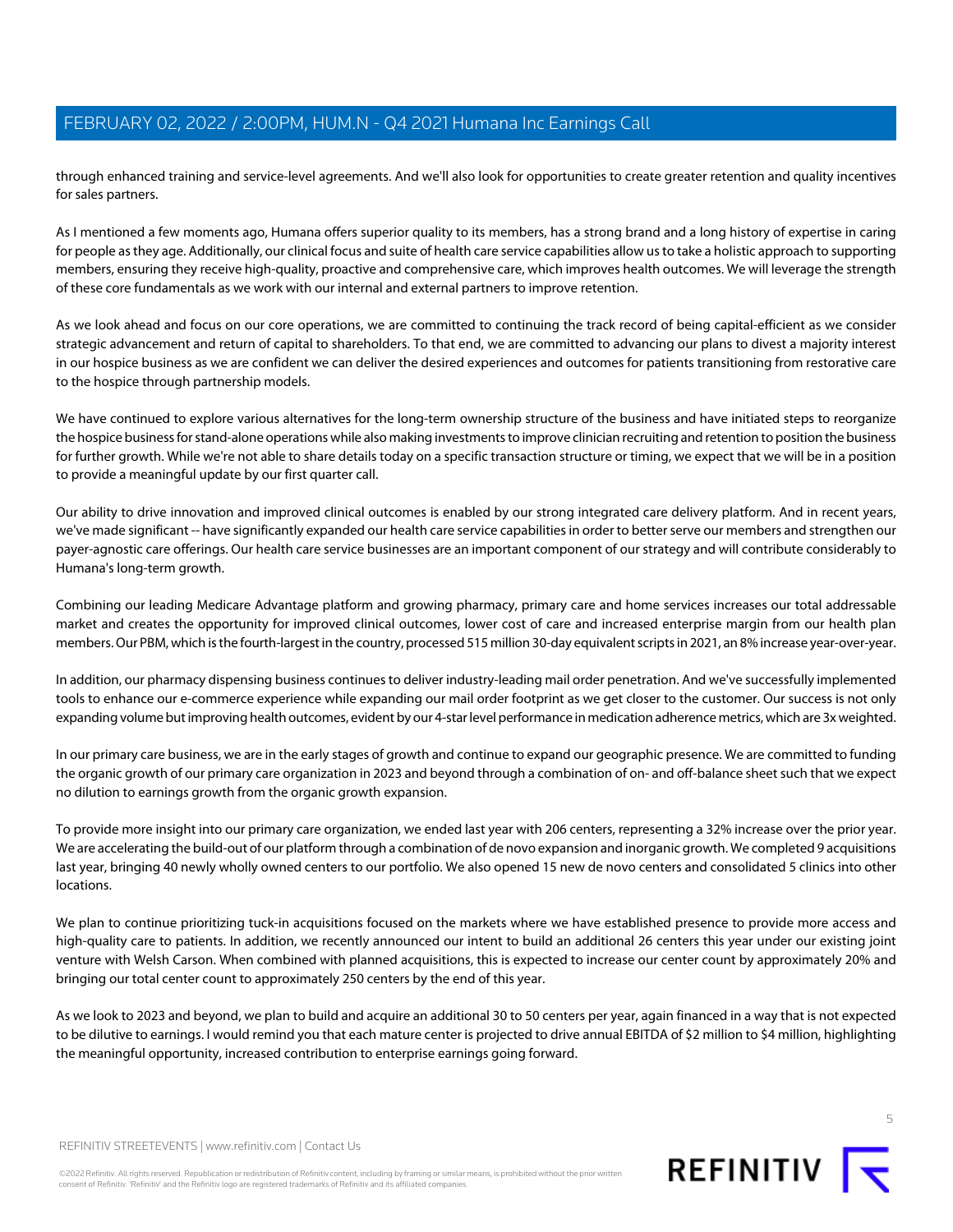Turning to the home. We recently announced the appointment of our new home leader, Dr. Andy Agwunobi. Andy comes to Humana from the University of Connecticut, where he serves as interim University President and as CEO of the UConn Health System. He will join Humana and serve as a member of our management team starting later this month.

He has been responsible for many home health organizations as part of its integrated health systems. He has extensive operational experience with for-profit and nonprofit organizations. And as a doctor, he understands the value of care in the home, why seniors want more of it and our vision at Humana for making it easier for people to get the care they need at home.

Kindred at Home has a strong fee-for-service business that we are committed to continuing to grow. In addition, as I shared last quarter, we have made substantial progress towards our goal of scaling and maturing a risk-bearing, value-based model that manages the provision of home health, durable medical equipment and home infusion services. We believe the model has significant value creation potential, both within Humana as well as payer agnostically.

We have a goal of covering nearly 50% of Humana Medicare managed members under this model within the next 5 years. The home model is active in South Florida and Texas. Today will begin -- and today, we'll begin the rollout of additional markets of Virginia and North Carolina in the second quarter with subsequent rollout to additional geographies this year and early next year. After completing these first 2 phases of expansion, our value-based home health model will provide coverage to approximately 15% of Humana Medicare Advantage members.

In addition to the expansion of the full value-based model, we have the opportunity to accelerate our return on investment by introducing select components of the full value-based home health model, such as stand-alone DME or utilization management services in less dense markets. We believe approximately 60% to 70% of Humana members will be served by the comprehensive value-based model over time while the remaining will be supported by select components based on the needs of the market.

Before I turn it over to Susan, I want to once again emphasize that Humana's core operations are strong, and we continue to create significant value by driving growth in our top-tier Medicare Advantage business, expanding our Medicaid footprint and increasing contribution from our health care service businesses and delivering ongoing cost efficiencies and productivity improvements across the company. Indeed, we have great confidence both in the fundamentals of the Medicare Advantage industry and the long-term growth prospects for Humana.

And as we look ahead, our improved membership growth, combined with further penetration in our growing and maturing health care service businesses, position Humana favorably to deliver on long-term earnings target in 2023 and beyond. We have a proven track record of not only balancing membership and margin to deliver our long-term 11% to 15% earnings growth target but also improving health outcomes and lowering the total cost of care for our members and optimizing our operations through productivity and efficiency initiatives. And we look forward to delivering on our latest targets.

<span id="page-5-0"></span>With that, I'll turn the call over to Susan.

# **Susan Marie Diamond** - Humana Inc. - CFO

Thank you, Bruce, and good morning, everyone. Today, we reported full year 2021 adjusted earnings per share of \$20.64, slightly ahead of our expectations of approximately \$20.50.

As Bruce mentioned, despite the challenges we faced in 2021 due to the pandemic, our fundamentals remain strong with the underlying core business delivering solid results for the full year. Including the impact of an unmitigated net COVID headwind of \$1, our adjusted EPS grew 11.6% off of our 2020 baseline of \$18.50 and our individual Medicare Advantage membership grew 11%, outpacing the industry.

I will now take a few moments to discuss our fourth quarter results and underlying trends before turning to our expectations for 2022. We reported fourth quarter adjusted EPS of \$1.24, slightly above internal expectations and consensus estimates. Fourth quarter results for the Retail segment were largely in line with expectations. Total medical costs in our Medicare Advantage business ran approximately 1% below baseline during the fourth quarter, in line with the forecast we shared in early November.

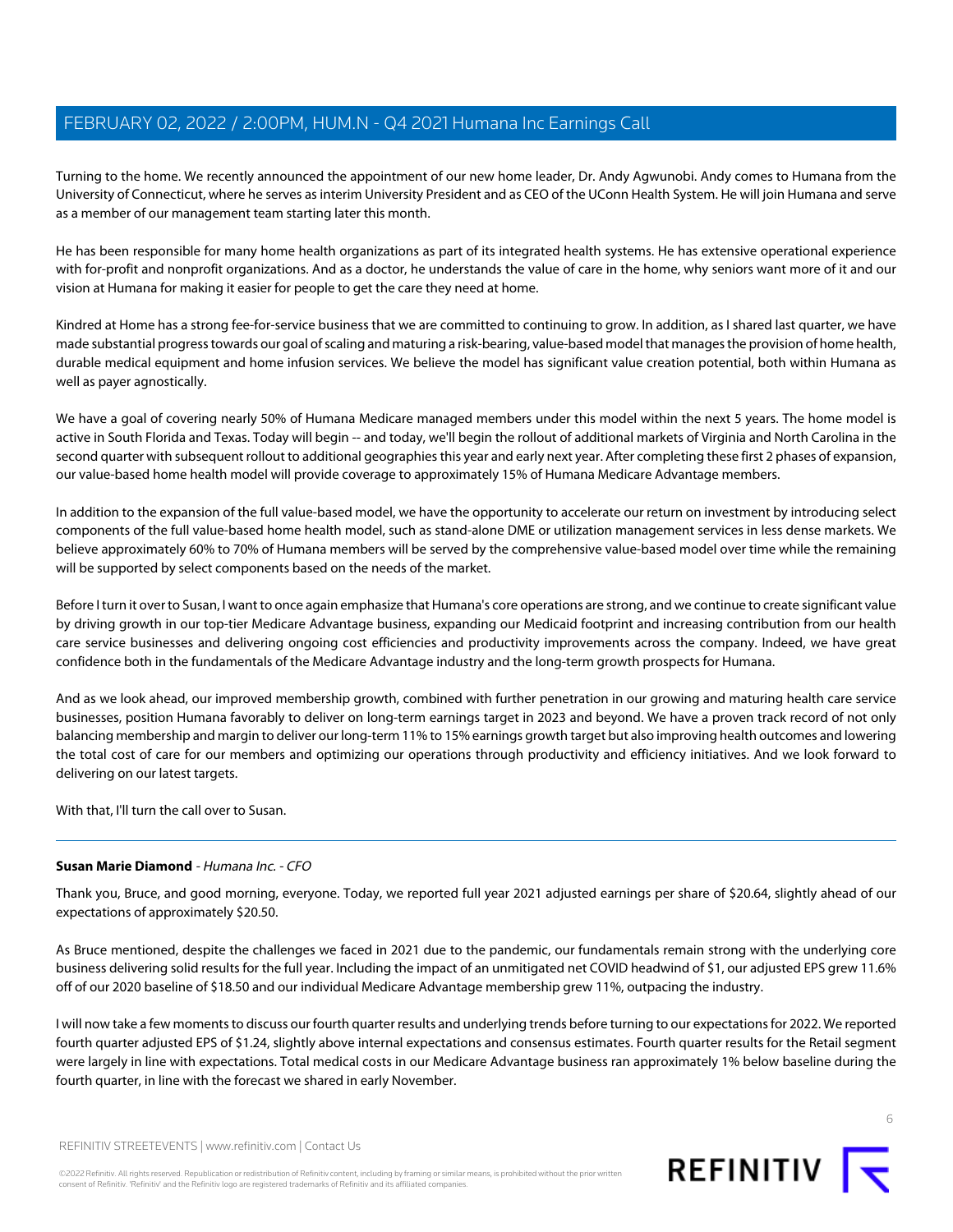While COVID utilization remained higher than initially expected due to the Omicron variant surge, we continued to see a corresponding reduction in non-COVID utilization through the end of 2021. And this trend has continued into early 2022. Although a smaller percentage of individuals that are infected with the Omicron variant require hospitalization as compared to previous surges, COVID admissions in recent weeks have been consistent with levels experienced in January 2021 due to the significantly higher rate of transmissibility of the Omicron variant. With respect to the flu, trends remained favorable to expectations in the fourth quarter and have continued this pattern in the first few weeks of 2022.

In our Group and Specialty segment, our results were slightly better than previous expectations for both our group medical and our specialty businesses. All-in utilization in our fully insured group medical business continued to run a bit above baseline but slightly better than our previous expectations. Our specialty business results also outperformed as utilization, particularly for dental services, continued to run lower than anticipated. Finally, each of our Healthcare Services businesses performed consistent with expectations in the fourth quarter.

The integration of Kindred at Home operations remains on track. And results post acquisition have emerged as anticipated. Fourth quarter 2021 home health admissions were up slightly while hospice experienced a low single-digit decline as compared to the fourth quarter of 2020. From a full year perspective, we have seen home health admissions up low single digits with hospice admissions down low single digits year-over-year. It is important to note that hospice volumes have been impacted by the higher mortality rates driven by COVID as well as lower post-acute facility volumes.

As I shared last quarter, we are closely monitoring admission and clinical staffing trends and are making targeted investments to sustainably improve the recruitment and retention of nurses to position the businesses for further growth as trends begin to normalize. We improved home health and hospice nurse retention by double digits in 2021, positively growing net nurse headcount in the second half of the year. We also reduced the number of nurses who attrit in the first 90 days of employment in the second half of 2021 for the first time since the pandemic began. While we are pleased with this progress, we acknowledge that the labor market remains challenging, and there is more work to be done to further improve nurse satisfaction and retention.

In our primary care organization, patient growth in our de novo centers exceeded expectations in 2021, increasing 68% year-over-year with these centers now serving over 20,000 patients. We expect this growth to continue into 2022. Finally, our pharmacy operations remained strong with industry-leading mail order penetration. Amongst our individual Medicare Advantage members, 38% of scripts prescribed in 2021 were dispensed by Humana Pharmacy's mail order business, which continues to increase year-over-year.

In addition, in more mature CenterWell clinics, we have seen mail order penetration rates for Humana members approach 50%. And when combined with prescriptions dispensed by co-located Humana retail pharmacies, total Humana Pharmacy market share can approach 60%. Our strong mail order volumes continue to highlight that members value the convenience and cost savings mail order delivery provides, which also leads to better medication adherence and health outcomes benefiting our members and health plan.

Before turning to our 2022 outlook, I would like to add to Bruce's earlier comments regarding our commitment to taking significant actions to create capacity for investments in our Medicare products, which will allow us to significantly improve membership growth in 2023 without impacting earnings growth.

We have already begun taking action to deliver on this commitment, including engaging external consultants to benchmark Humana's operating structure and initiating a deep dive into processes across the organization to ensure that we identify a comprehensive set of opportunities. We are on a continuous journey of improvement and are confident in our ability to remain a leader in the Medicare Advantage industry and deliver on our long-term earnings growth target in 2022 and beyond.

Now turning to our 2022 expectations and related assumptions. Today, we are providing adjusted EPS guidance for 2022 of at least \$24, representing growth of 11.6% over our 2021 baseline of \$21.50 and 16.3% over our actual 2021 adjusted EPS of \$20.64, consistent with our previous commentary. This guidance contemplates an explicit COVID-related headwind of \$1 in adjusted EPS.

In addition, as previously shared, we are assuming medical costs return to baseline levels and that costs related to COVID continue to be offset by the depressed non-COVID utilization in our Medicare Advantage business. To the extent the \$1 explicit COVID headwind is not ultimately realized,



7

REFINITIV STREETEVENTS | [www.refinitiv.com](https://www.refinitiv.com/) | [Contact Us](https://www.refinitiv.com/en/contact-us)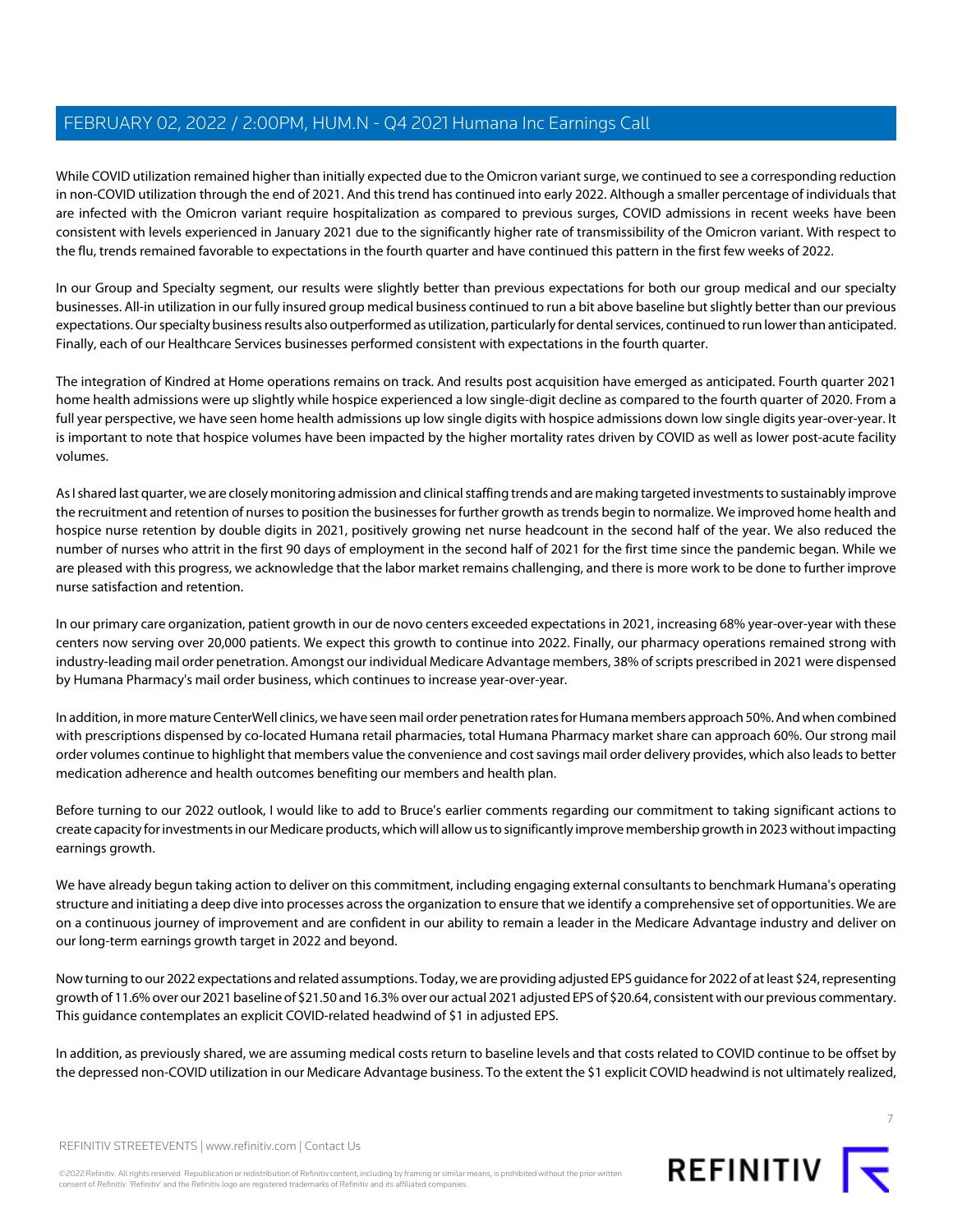we will be conservative regarding the timing and pace with which we adjust our full year earnings guidance to ensure we do not get ahead of any potential emerging trends.

Our 2022 outlook reflects top line growth above 10% with consolidated revenues projected to be north of \$92 billion at the midpoint, driven by continued growth in our Medicare Advantage business and expansion of our payer-agnostic Healthcare Services businesses, partially offset by expected declines in our commercial group medical, Medicaid and Medicare stand-alone Part D or PDP membership. 2022 EPS also reflects the impact of a reduced share count as a result of the \$1 billion accelerated share repurchase program entered into in January.

With respect to the forecasting quarterly EPS, we acknowledge it will continue to be challenging, predicting the timing of additional COVID surges and the related rise in COVID costs and offsetting reductions in non-COVID utilization, which generally occurs on a lag. At this time, we expect the percentage of first quarter earnings to be in the high 20s. We will provide updated color on our expected quarterly patterns throughout the year but would encourage investors to focus on the full year results, given these COVID-related timing dynamics.

I will now provide additional color on the 2022 outlook for each of our business segments, starting with Retail. As recently shared, we now anticipate individual Medicare Advantage membership growth of 150,000 to 200,000 members in 2022. We added approximately 138,000 members during the annual election period, including approximately 48,000 D-SNP members. Touching on group MA, we continue to expect membership to be generally flat for 2022 as we do not anticipate any large accounts will be gained or lost as we continue to maintain pricing discipline in a highly competitive market.

From a PDP perspective, we expect a membership decline of approximately 125,000 members for the full year. As previously shared, the overall PDP market continues to decline as more consumers enroll in Medicare Advantage, and we remain focused on creating enterprise value from our PDP plans by driving mail order penetration and conversions to Medicare Advantage. We are projecting approximately 80,000 of our PDP members to convert to a Humana Medicare Advantage plan in 2022.

Finally, we anticipate that our Medicaid membership will decline 50,000 to 100,000 members in 2022. This change reflects membership losses resulting from the start of redetermination, which we expect to begin following the end of the public health emergency in April. These losses will be partially offset by membership additions expected as part of the Ohio contract award, which will go live in July. The addition of the Ohio contract award expands our Medicaid presence to 6 states, which as we have shared before, has been largely accomplished through organic growth.

The Retail segment revenue is expected to be in a range of \$81.2 billion to \$82.2 billion, reflecting a 10% increase year-over-year at the midpoint. The year-over-year change includes the impact of the normalization of Medicare risk adjustment revenue in 2022, the phaseout of the sequestration relief beginning in the second quarter as well as the impact of changing member mix. The benefit ratio guidance of 86.6% to 87.6% is 80 basis points lower than the 2021 benefit ratio of 87.9% at the midpoint, driven in part by the normalization of Medicare Advantage revenue in 2021, partially offset by the expected return to baseline medical cost trends.

In summary, we are guiding to Retail segment pretax income in the range of \$2.35 billion to \$2.55 billion for 2022, an increase of 26% over 2021 at the midpoint of the range, which includes the impact of an approximate 50 basis points increase in individual MA margin year-over-year.

Moving to our Group and Specialty segment. We are expecting total commercial medical membership, including both fully insured and ASO products, to decline by 125,000 to 165,000 members. This decline primarily reflects lower small group quoting activity and sales attributable to the COVID-19 pandemic, specifically as it relates to continued actions by our competitors to retain membership as well as the loss of a large group ASO account. These impacts are expected to be partially offset by strong retention of our existing members.

From a profitability perspective, we expect this segment to show nice pretax growth, driven by improved profitability in the group medical business resulting from the rating actions taken to account for the expected impact of COVID in 2022. This improvement was partially offset by a reduction in expected earnings from our specialty business year-over-year as we do not expect the COVID-driven outperformance seen in 2021 to continue. All-in, we are guiding to a pretax range of \$185 million to \$285 million for the segment.

©2022 Refinitiv. All rights reserved. Republication or redistribution of Refinitiv content, including by framing or similar means, is prohibited without the prior written consent of Refinitiv. 'Refinitiv' and the Refinitiv logo are registered trademarks of Refinitiv and its affiliated companies.

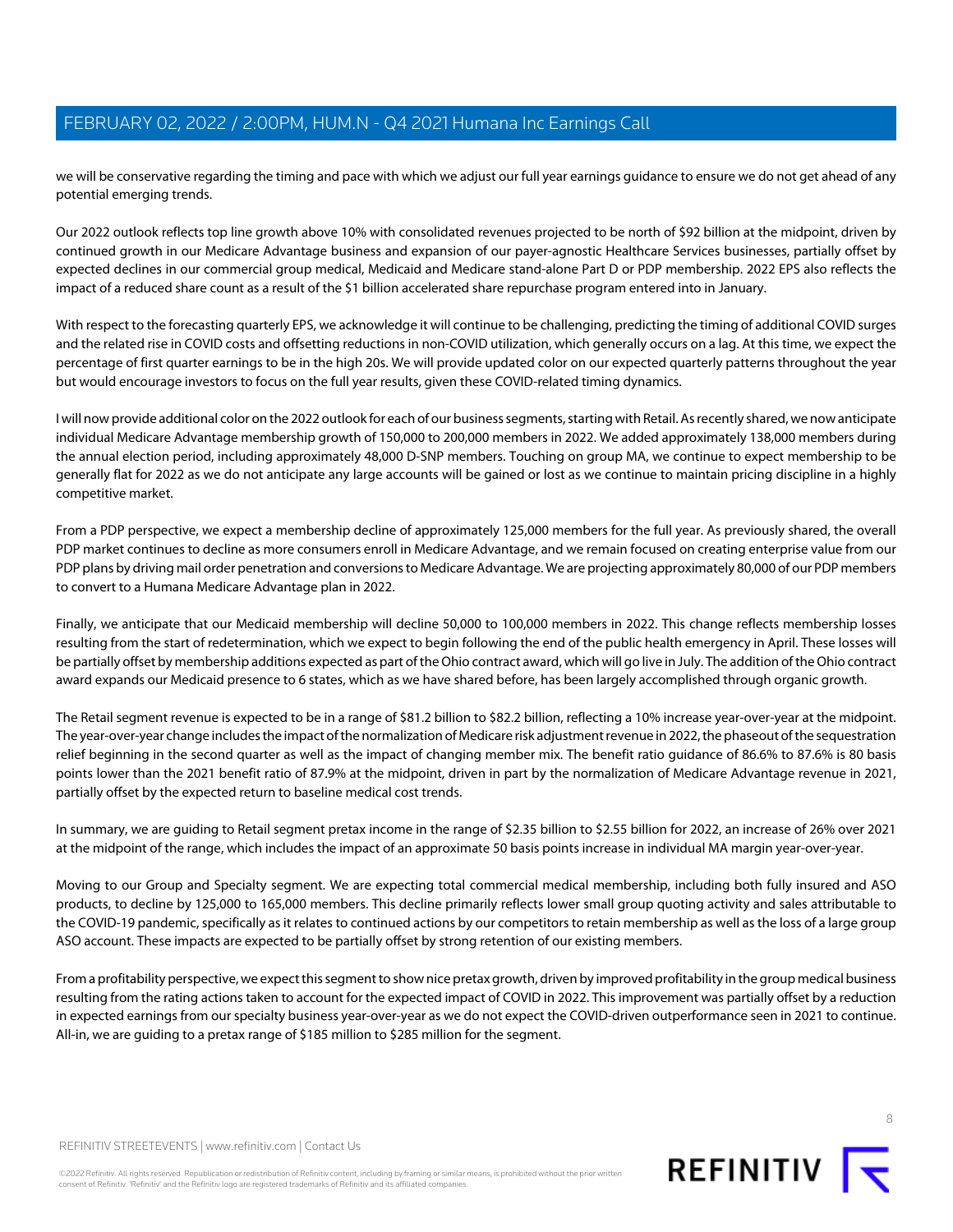For our Healthcare Services segment, we expect adjusted EBITDA in the range of \$1.675 billion to \$1.825 billion for 2022. The 2022 outlook reflects a full year contribution of Kindred at Home and continued growth in our pharmacy and primary care businesses. These items are partially offset by investments to enhance our clinical capabilities and expand our value-based home care model as well as investments to support the continued expansion of our primary care organization.

In our Kindred at Home business, home health admissions are expected to be up mid-single digits with hospice admissions up low single digits year-over-year. As I mentioned previously, Kindred at Home anticipates ongoing staffing challenges in 2022, driven by the labor shortage the industry is currently facing. We are focused on mitigation efforts through targeted investments to improve recruitment and retention of nurses. We expect these investments to continue our second half of 2021 trend of improved retention and net nurse headcount growth providing additional capacity to support top line growth.

In our primary care business, as Bruce shared, we intend to build an additional 26 centers in 2022 under our existing joint venture with Welsh Carson, which when combined with planned acquisitions, is expected to increase our center count by approximately 20% in 2022 and bring our total center count to approximately 250 centers by the end of the year. Patient growth in our de novo centers is expected to exceed 10,000 in 2022, reaching approximately 30,000 by year-end, a 57% increase year-over-year.

From an operating cost ratio perspective, we are guiding to a consolidated adjusted operating cost ratio in the range of 13.2% to 14.2% for 2022, an increase of 160 basis points at the midpoint from the adjusted ratio of 12.1% in 2021. This increase reflects the full year impact of Kindred at Home, which has a significantly higher operating cost ratio than the company's historical consolidated operating cost ratio. The incremental 7.5-month impact of Kindred at Home operations are contributing approximately 150 basis points to the expected year-over-year increase.

I would like to now briefly discuss capital deployment for 2022. We will continue to prioritize investments in our core business to drive organic growth. Strategic tuck-in M&A remains part of our overall framework and we will be prudent and opportunistic as we focus on organic growth in the near term.

And finally, we recognize the importance of returning capital to shareholders. And we expect to maintain our strong track record of repurchases as demonstrated by the \$1 billion accelerated repurchase program that we entered into in January. While our debt-to-cap ratio is temporarily impacted by the acquisition of Kindred at Home, we believe we have sufficient capacity to execute on high-priority investments initiatives, such as primary care growth, while continuing to deliver strong shareholder returns.

In closing, I would like to reinforce our commitment to drive \$1 billion of additional value for the enterprise through cost savings, productivity initiatives and value acceleration from previous investments in order to create capacity to fund growth and investment in our Medicare Advantage business and further expansion of our Healthcare Services capabilities.

As reflected in our initial guidance for 2022, we have entered the year targeting the low end of our long-term earnings growth range of 11% to 15%, which includes an embedded COVID headwind. To the extent this COVID headwind is not ultimately realized, we will be conservative regarding the timing and pace with which we adjust our full year guidance. We believe entering the year with this headwind incorporated into our guidance is prudent in the current environment. And we are proactively taking steps to position the company to continue to deliver on our long-term targets in 2023 and beyond.

With that, we will open the lines up for your questions. (Operator Instructions) Operator, please introduce the first caller.

# **QUESTIONS AND ANSWERS**

# **Operator**

Our first question comes from Matthew Borsch with BMO Capital Markets.

REFINITIV STREETEVENTS | [www.refinitiv.com](https://www.refinitiv.com/) | [Contact Us](https://www.refinitiv.com/en/contact-us)

©2022 Refinitiv. All rights reserved. Republication or redistribution of Refinitiv content, including by framing or similar means, is prohibited without the prior written consent of Refinitiv. 'Refinitiv' and the Refinitiv logo are registered trademarks of Refinitiv and its affiliated companies.



 $\Omega$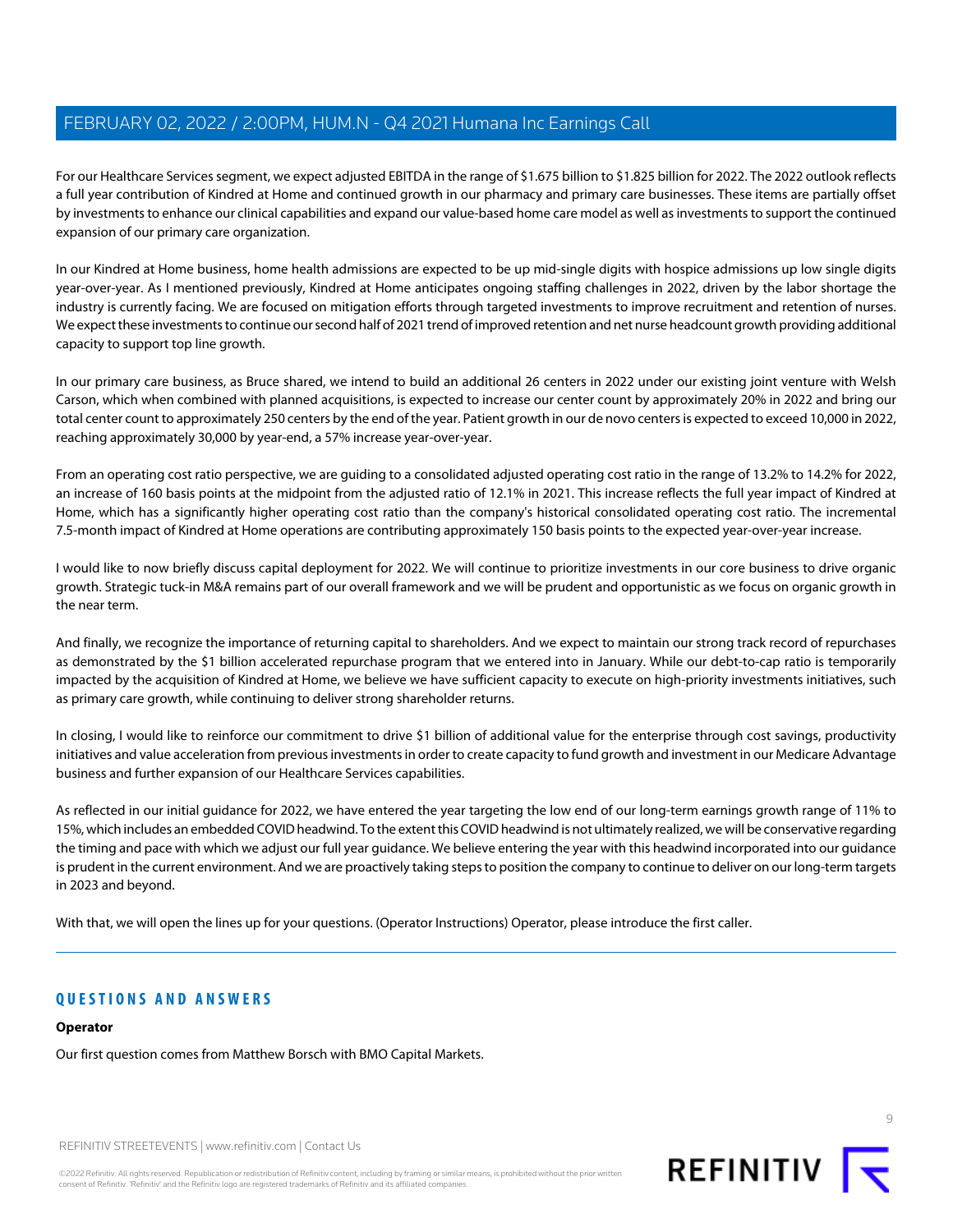# <span id="page-9-1"></span>**Matthew Richard Borsch** - BMO Capital Markets Equity Research - Research Analyst

Maybe if you could talk about how the likelihood of earnings upside for this year, just given the way that you're positioned with a very, I don't know, very -- but a conservative MA bid for 2022. Don't you think that would make margin upside more likely as you move through the year?

### **Susan Marie Diamond** - Humana Inc. - CFO

Sure. Thank you. So certainly, as we've said repeatedly, we definitely are approaching our 2022 guidance with conservatism, which we think is a prudent thing to do. We've disclosed the explicit \$1 COVID headwind, which is embedded in our guide. And while we do consider that conservatism, we do just want to reinforce that there remains to be a lot to learn about COVID. There are certain dynamics that continue to emerge, things like whether Medicare will cover over-the-counter testing. We continue to watch the trends in terms of hospitalizations due to COVID.

As I mentioned, while the Omicron variant seems to be less severe, it is much more transmissible, leading to many more COVID hospitalizations, some of which are not frankly directly related to COVID in terms of the admitting condition, but rather they're being admitted and happen to test positive for COVID. And that results in that extra 20% payment that's provided for under the public health emergency. So those are just two examples of the things that we'll continue to watch, which may prove to be that the \$1 COVID headwind becomes necessary.

But as we've said clearly, if it proves that, like we've seen historically, that all of the COVID costs continue to be offset and that proves to be conservatism, then you will see that released over the course of the year through additional earnings. And if the entirety of that \$1 was not needed, then we would end up above the high end of our long-term targeted range. But just again, encourage everyone to not get ahead of us on that as there's still a lot to be learned and monitored as it respects to COVID trends over the coming year.

# **Operator**

<span id="page-9-0"></span>Our next question comes from Justin Lake with Wolfe Research.

# **Justin Lake** - Wolfe Research, LLC - MD & Senior Healthcare Services Analyst

A couple of numbers-related questions here. First, on the \$1 billion, can you talk about how much of that \$1 billion will be cost-cutting versus other value creation? And what's the timing of the benefit here in '22 versus '23 and beyond and whether any of this benefit is assumed in 2022 EPS?

And then quickly, just in your release, you reiterated your 11% to 15% earnings growth target for 2023 and beyond. Should we take that to indicate that you expect to grow 11% to 15% next year despite the headwind of lower membership growth from this year?

# **Susan Marie Diamond** - Humana Inc. - CFO

Sure. I can take that, Justin. So for your first question about the \$1 billion cost-cutting, how much is cost-cutting, Bruce laid out four sort of high-level categories that we expect to contribute to that overall goal of \$1 billion in value creation. We would estimate currently that each of those will probably proportionately contribute to that goal evenly over those four categories. There's still a lot to be done to finalize discrete initiatives and the timing of those. But that is our initial thinking. And we'll certainly keep everyone apprised of our progress towards that goal as we go through the year and finalize some of our 2023 pricing and bids.

As it respects to the timing of that, as I said, we continue to work on the detailed assessment of opportunities that will lead to a variety of implementations over the course of the year. We are highly motivated to create a path to that. So we have a run rate going into 2023, so we can count on that in pricing. And we would certainly expect some benefit from these actions in 2022, although the benefit would be meaningfully smaller than our overall 2023 target, expecting that most of these initiatives would be implemented late in the year and so contribute less obviously to 2022 guidance.



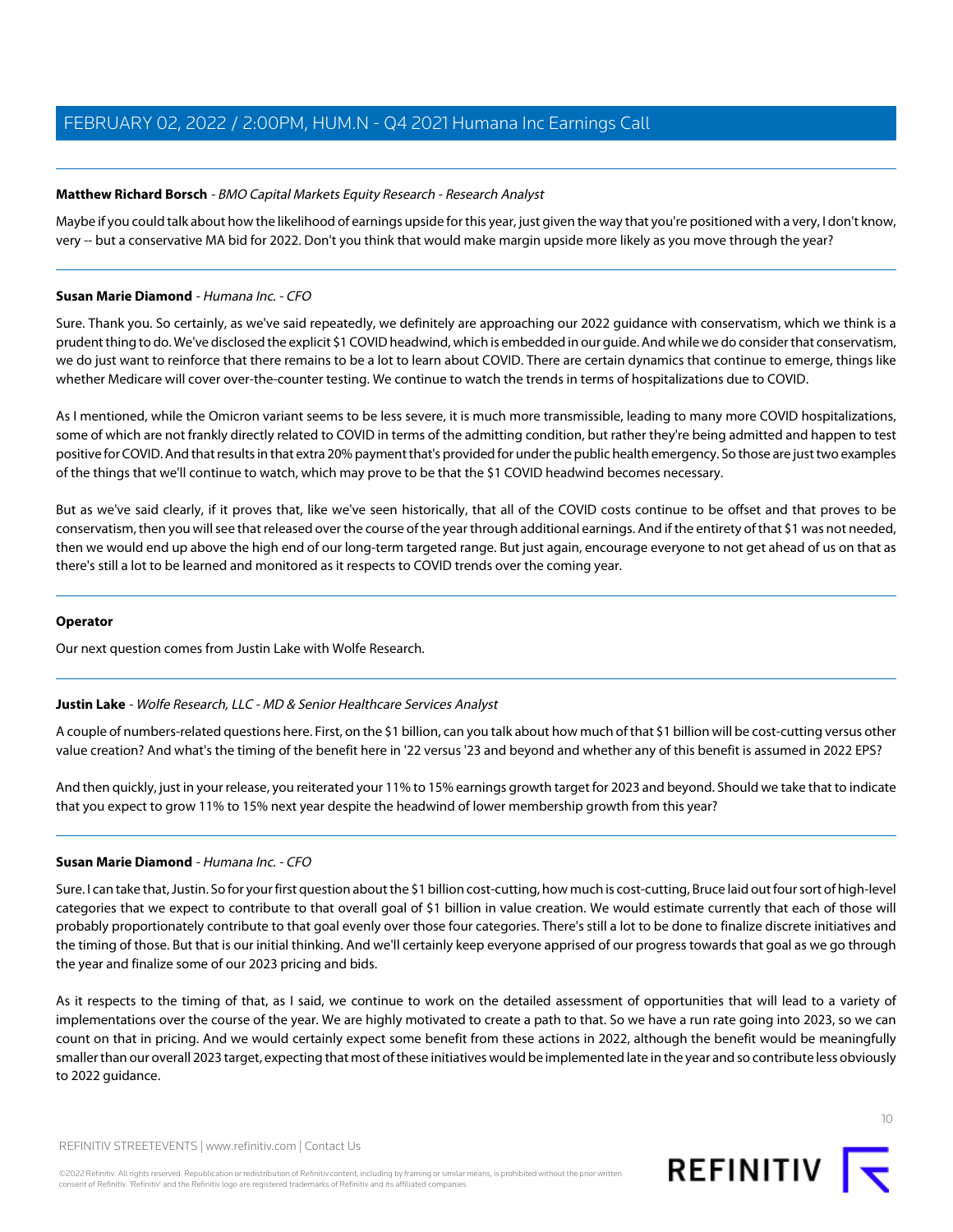As we discussed recently with the reduction of our 2022 individual MA membership growth expectations that, all other things being equal, would have some negative impact to 2022. Certainly, any acceleration we can get from the \$1 billion value creation activities can certainly help as one of the puts and takes that we always consider as we finalize our full year forecast. So all-in, again while we might have some impact from these initiatives and acceleration, that would be contemplated in our guide. And it's just one of many things that we consider as we go out with our initial guidance.

As it respects to 2023 and beyond in our commentary, we do remain committed to delivering against our long-term earnings growth target. We believe that the actions we'll be taking this year to position us to return to leading growth will help us do that without negatively impacting our expected long-term EPS target. So that's our current expectation. And certainly, we'll continue to keep you apprised as we go through the year.

# **Bruce Dale Broussard** - Humana Inc. - President, CEO & Director

And Justin, just to maybe create some clarity on when we talk about the initiatives that we're focused on, on slowing down, I just want to reemphasize to the shareholders that we are very oriented to growing the primary care in the home area. And so those initiatives really would continue to see the planned investments in those areas. There's other areas that we will slowly grow or pause as a result of this \$1 billion goal.

#### **Operator**

<span id="page-10-0"></span>Our next question comes from Kevin Fischbeck with Bank of America.

# **Kevin Mark Fischbeck** - BofA Securities, Research Division - MD in Equity Research

I guess, maybe just to go into this \$1 billion value comment a little bit more, I mean, some of these sound like things that as an enterprise you would be doing to some degree every year anyway. I mean, how should we think about this \$1 billion number? Is it incremental to what you would normally be assuming? Or is it -- and you normally get \$300 million and now you're doing \$1 billion. And it sounds like, I just want to confirm, that this is separate and distinct from trend benders, but just wasn't sure if trend benders were part of this \$1 billion.

# **Bruce Dale Broussard** - Humana Inc. - President, CEO & Director

Yes, I'll take that. It is in addition to what we normally have seen over the years. As you know, we've continued to focus on our productivity. We do believe a number of investments that we've made over the last few years are ripe to really help with the productivity side of our organization. And in addition, I think there's some number of them that will also provide some clinical and additional clinical benefits for us. So this is in addition to our normal, as you referred to the trend benders, our clinical outcomes there. So we think about the investments there.

But to be frank with you, we are pushing the organization to be more efficient. This is a much more larger effort for us as an organization. We feel that we have significant opportunity to do it. We believe that focusing on investing in our customer is the top priority for us and continuing to expand the Healthcare Services side. So that just takes a continued refinement of where we spend our money and focus on continuing to be more efficient.

#### **Operator**

Our next question comes from Stephen Baxter with Wells Fargo.

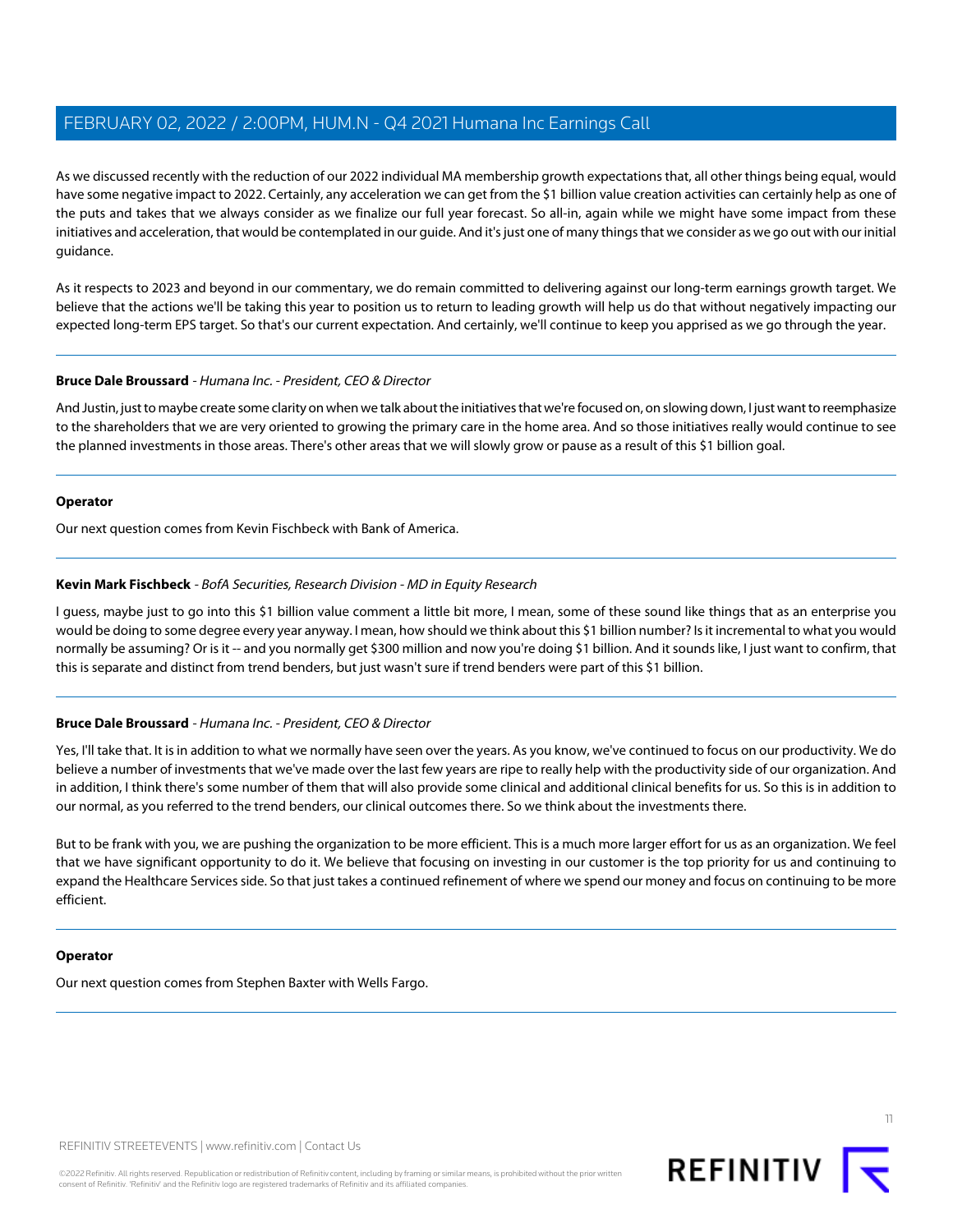# <span id="page-11-0"></span>**Stephen C. Baxter** - Wells Fargo Securities, LLC, Research Division - Senior Equity Analyst

I wanted to ask another one about the \$1 billion. Any rough sense you can give us on how much of that will be allocated to Medicare Advantage versus Healthcare Services? And then within Medicare Advantage, how should we think about the balance between benefit improvement and what you're talking about doing on the marketing side?

And I guess, the continuation of that question would be should we think about the entirety of that benefit as accruing to 2023? Or is there then going to be an incremental benefit from some of these efforts as we move into 2024? Just trying to think about how the growth acceleration could be sustained as we move past 2023.

#### **Susan Marie Diamond** - Humana Inc. - CFO

Sure. Stephen, I'll take that. So the value creation will span all segments. Different segments that will probably contribute a little bit differently. Certainly, in our MA business and the scale at which we operate, as Bruce mentioned, we might expect more efficiency opportunities in that business versus within Healthcare Services, where we're still looking to grow particularly in primary care, where it's less mature, and then within Kindred, as we described, focusing on improving nurse retention for the purposes of creating additional capacity to drive top line growth is where we might focus.

So it will look a little bit different. I would say, in places like Healthcare Services, we'll look for opportunities to optimize the business performance to improve additional pretax contribution and value acceleration, where some of our more mature businesses will likely see more benefiting from more traditional cost initiatives and productivity.

In terms of how we'll use the capacity that we create, that will be a combination of benefits, marketing and distribution on the Medicare side as well as continued investment in Healthcare Services across pharmacy, primary care and Kindred in order to support some of our forward-looking capabilities there. So how exactly that will be allocated will be determined based on some additional work that still needs to be done as we approach our 2023 bids.

Our teams are actively working to assess the impacts of the 2023 selling season and formulate their recommendations in terms of how to best optimize those investment dollars across product, marketing and distribution. It's hard to say right now whether we can fully get back to industry-leading growth by 2023. That certainly would be our goal, and we'll work hard to see if we can do that.

But recognizing the rate notice still needs to be reviewed once that comes out and a variety of other factors we'll need to consider, that will ultimately determine whether we can do that in 1 year or whether it takes a little bit longer. And again, as we go through the year, we'll keep you apprised of our efforts. But certainly, we'll work hard to accelerate growth as quickly as possible.

# **Bruce Dale Broussard** - Humana Inc. - President, CEO & Director

On your question on '24 and if it's sustainable, our objective in this \$1 billion goal is to have a significant amount of the savings to have a sustainable year-by-year. This isn't just a 1-year shot. We're looking to really focus on the improved productivity as an important part of that. Obviously, the clinical programs we can build off of are really two areas that we look at as having sustainable long-term impact.

#### **Operator**

Our next question comes from A.J. Rice with Credit Suisse.

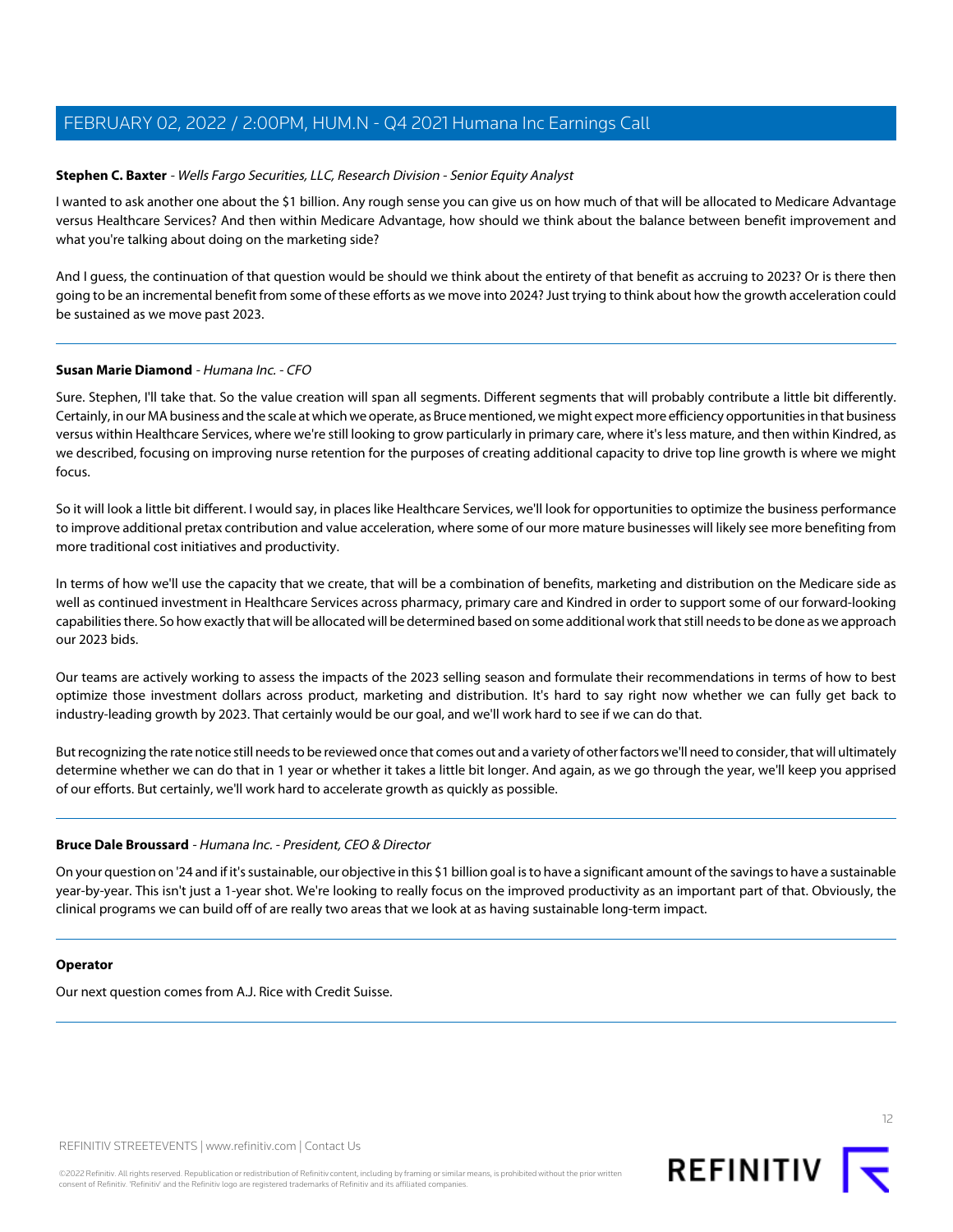# <span id="page-12-0"></span>**Albert J. William Rice** - Crédit Suisse AG, Research Division - Research Analyst

I think I might just ask you about the primary care centers. It's been a while since you talked about the economics of those. I know, Bruce, in your comments, you said that a maturity -- a center could contribute \$2 million to \$4 million. Can you talk a little bit about how long it takes?

Any updated thoughts on how long it takes to get to profitability? And then once you get to breakeven, how long it takes you to get to that mature margin? And on a center, what would a \$2 million to \$4 million represent in terms of an EBITDA margin? Maybe just flesh that out a little more.

#### **Susan Marie Diamond** - Humana Inc. - CFO

Sure. So I think as we disclosed before, we anticipate that it will take roughly 3 to 5 years to deliver and achieve mature operating performance within an individual de novo clinic. And we, through our Welsh Carson partnership, seem to be on track to deliver that.

I don't believe we've disclosed the targeted margin for our primary care centers. But I think what we've said previously, we don't believe that our operating performance would look meaningfully different than others that are operating in the public space, other high-quality performing providers. So we have every reason to believe that our cost will be similar to others and performance level.

# **Operator**

<span id="page-12-1"></span>Our next question comes from Josh Raskin with Nephron Research.

# **Joshua Richard Raskin** - Nephron Research LLC - Research Analyst

I want to get back to the \$1 billion in additional value and specifically the impact on Humana. Is all of that getting reinvested to help longer-term growth? Or does some of that actually -- some of those savings actually fall to the bottom line?

And then you talked about areas where you have the greatest conviction on significant value potential. Should we assume that, that means primary care in the home? I apologize for the run-on question, but the last part would be, you've spoken about a 4.5% to 5% target MA margin for the individual MA. As you put this together in terms of this value creation project, is there a different thought on target margins? And is that -- should we be thinking more about enterprise-level margins as opposed to individual MA?

# **Susan Marie Diamond** - Humana Inc. - CFO

Sure. Josh, I can take that. So in terms of your first question about whether the \$1 billion investment would fall to the bottom line or be reinvested, I think our thinking right now is that it's likely to be predominantly reinvested into high-priority areas, including Medicare product, distribution and sales as well as primary care in the home.

Having said that though, that allows us to return to industry-leading growth. Just the trajectory of that membership growth and the resulting benefits to the full enterprise and the variety of capabilities and services that support those members, that can also allow for some of that margin expansion over time as well.

In terms of the references we made to value creation, what that's recognizing is that over the last number of years, we've made meaningful investment in a variety of areas, things like consumer experience, technology platforms, digital and analytic capabilities as well as on the Healthcare Services side within primary care in the home as well as pharmacy.

And what we're going to ask the enterprise to do is rather than embark on additional investment in some of those capabilities, rather focus all of our resources on maximizing value creation out of those investments we've already made. And we believe that, that will lead to opportunities to accelerate value creation for the enterprise that can then be reinvested into all of those things I just mentioned.

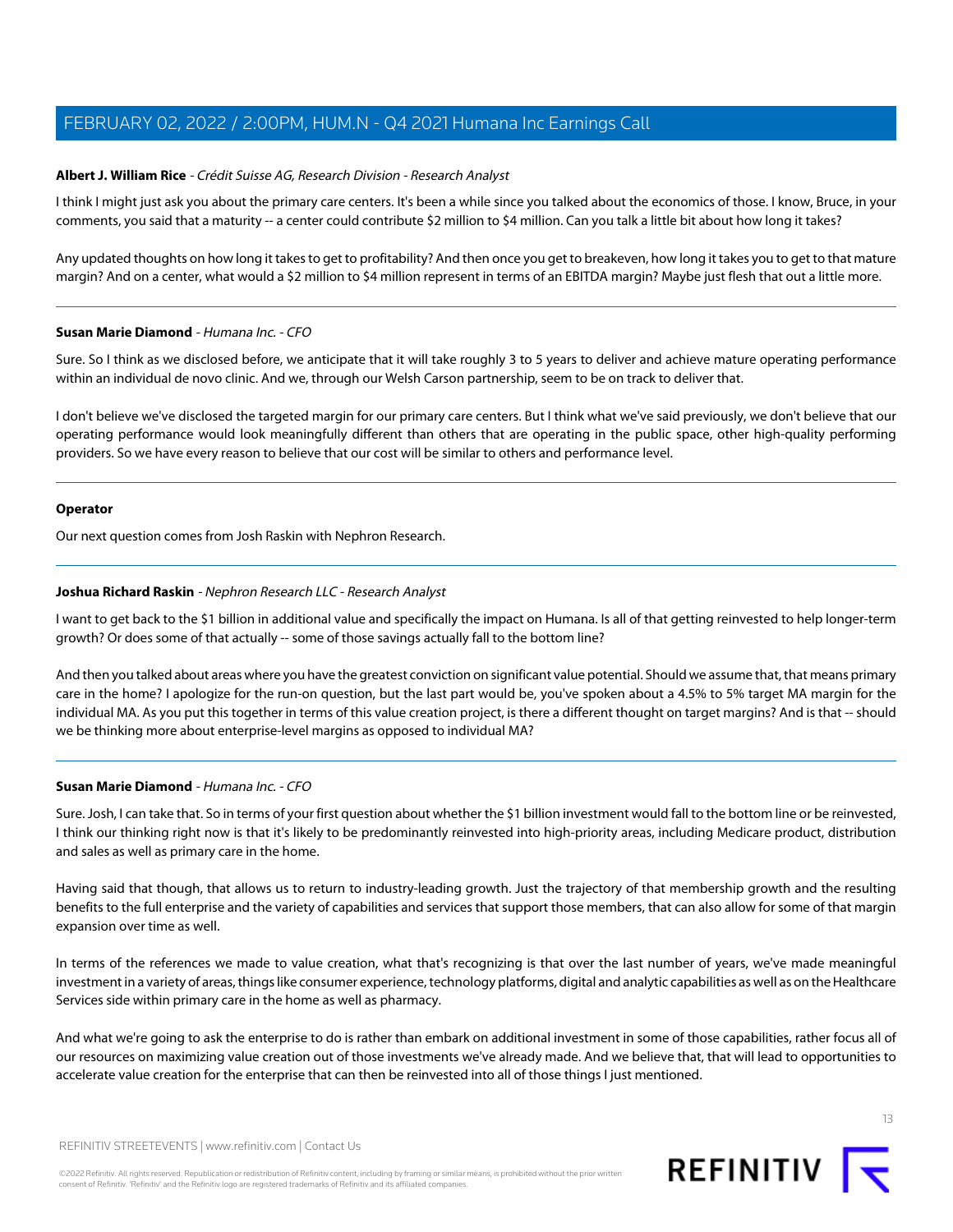And one example of that is the introduction of our value-based home health model. While we envision a comprehensive model that Bruce described in his remarks, there are also opportunities to deploy discrete elements of that, whether that's stand-alone DME or utilization management in markets that maybe don't have the density to support the full model and that we can accelerate some of that to generate additional value for the enterprise. So those are things that we'll ask the team to focus on and just maximize return off the investments we've made to date rather than continue to invest incrementally more in the current time frame.

On the margin question, so again we remain committed to our long-term individual MA margin. We're pleased to announce that we'll see some progress, positive progress this year as we mentioned in my remarks. We expect expansion of about 50 basis points in 2022. We think that, again over time, as we return to an industry-leading position and scale some of our other businesses, that does allow us to continue to expand margin long term discretely within the health plan.

But also, as we've said before, we think it is important that everyone continue to focus on the broader enterprise margin potential off of our health care services capabilities, which as we continue to expand the coverage of primary care in the home and increased penetration in pharmacy, those discrete contributions allow us to add significantly more value to the enterprise off of that base in individual MA membership long term, such that we should be able to see even greater enterprise margin expansion over time. And as we continue to grow those businesses, that will just become an increasingly important part of our value creation story and support our long-term sustainable EPS growth target.

#### **Operator**

<span id="page-13-0"></span>Our next question comes from Scott Fidel with Stephens.

# **Scott J. Fidel** - Stephens Inc., Research Division - MD & Analyst

Two just quick numbers questions, if I could. The first is just if you could update us for the MRA headwind related to the pandemic, where that ultimately came in for 2021? And then it sounds like are you assuming that you're going to fully normalize on the risk scores in 2022? Or maybe if you could just talk to specifically how much improvement you expect on that.

And then just a second one, if I could. Just as it relates to HH&H and as we think about what you had previously told us you're planning to do with hospice, I remember that when you had initially gave us the presentation on the acquisition, there was a 50-50 split that you talked about between home health EBITDA versus hospice EBITDA. Still just interested if that's where it's tracking heading into 2022 as well.

# **Susan Marie Diamond** - Humana Inc. - CFO

Great. Thanks, Scott. So for the first question related to premium, so yes, we gave disclosures throughout 2021 as we continue to track the submission of diagnosis codes, which obviously was important into returning to more normalized premium levels for 2022. So we did continue to see diagnosis code submissions track as we expected. It's important to consider that the January premium overall is also going to reflect the impact of members newly enrolled or disenrolled.

It also now reflects the impact of the higher mortality that we experienced as a result of COVID. We've mentioned that we've been studying those impacts for some time, recognizing that the members who passed away as a result of COVID had higher-than-average risk scores as well as higher-than-average claims, recognizing that individuals with multiple chronic conditions were the most susceptible to severe COVID complications.

So you will certainly see that reflected in our premium yield for the year, which all other things being equal, will be a little bit lower than we otherwise would have expected because of that higher mortality due to COVID. Again, the claims also run higher for that population and the results of both of those dynamics are reflected in our estimates. So we do expect our individual MA PMPM yield to be in the high single-digit range for 2022.

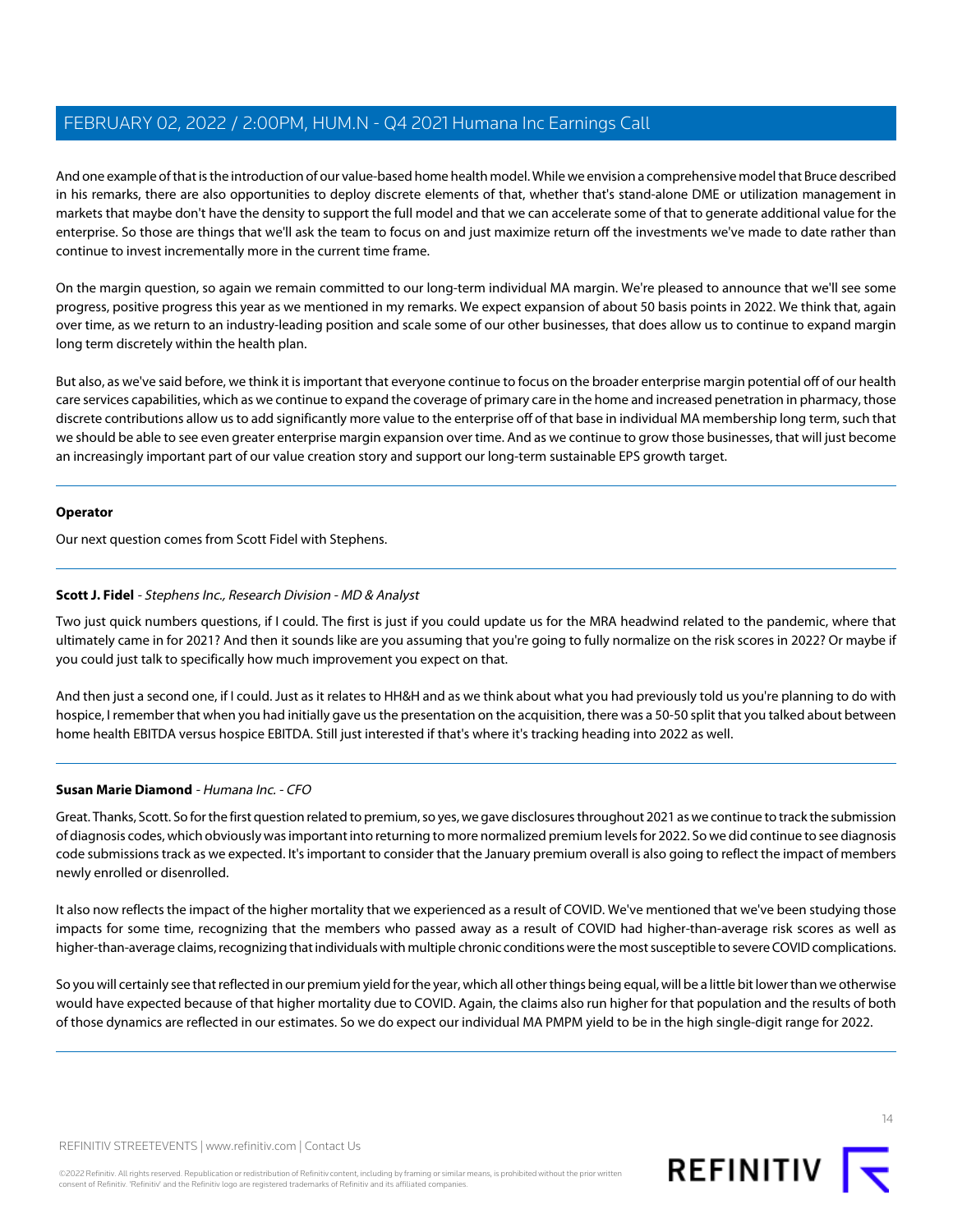#### **Scott J. Fidel** - Stephens Inc., Research Division - MD & Analyst

And then Susan, just on the HH&H EBITDA?

#### **Susan Marie Diamond** - Humana Inc. - CFO

Yes. And then yes, on your question, yes, as you mentioned, when we disclosed the transaction, it was roughly 50-50 split. Hospice had slightly higher margins than the home health business. And those trends continue. So that's a reasonable assumption.

#### **Operator**

<span id="page-14-1"></span>Our next question comes from Kevin Caliendo with UBS.

#### **Kevin Caliendo** - UBS Investment Bank, Research Division - Equity Research Analyst of Healthcare IT and Distribution

So I wanted to just talk about the third -- you talked about extra training for third-party sales. And I just want to get to the bottom of this whole disclosure situation. Do you expect the market to sort of move in your direction? Or can you talk a little bit about how you're going to change or what exactly the training might be to sort of fix the messaging in that channel?

#### **Bruce Dale Broussard** - Humana Inc. - President, CEO & Director

Yes. Let me start and I'll look to Susan to add. We'll continue to work with our external partners on being able to ensure that our customers and frankly the industry customers are properly -- have the proper understanding of what they're buying. At the end of the day, that's what we're trying to ensure on. Our disclosures are not much different than others in the marketplace. And the time that people spend on our members and throughout the industry, I think, are about the same.

But we do believe, considering just the sales channel itself continuing to reemphasize to our -- to the members, Medicare members in totality and understanding what they're buying is very important. We are seeing increasing interest by CMS around this particular matter. And in fact, you saw it in some of the regulations that came out in the early part of January that they continue to be oriented to this particular area here.

#### <span id="page-14-0"></span>**Operator**

Our next question comes from Ben Flox with Jefferies.

# **David Howard Windley** - Jefferies LLC, Research Division - MD & Equity Analyst

Is that Dave Windley that you were trying to -- is it me? So Dave Windley here, sorry for the confusion on that. But my question would be how synergistic, Bruce, are your primary care in the home, your home health initiatives and your primary care clinic initiatives? And to what extent --I've noticed in some of your releases, some of the same states. But to what extent are you focusing your efforts in those two areas on the same local markets to drive kind of duplicative impact?

#### **Bruce Dale Broussard** - Humana Inc. - President, CEO & Director

Yes. That's great question, David. We actually refer to that internally as the flywheel and the ability for us to leverage the touch points with our members in the various different providers. And that would also include the pharmacy side. And we're seeing great benefit from that all the way from obviously driving more volume, better clinical outcomes as a result of the coordination that's there and then, in addition, driving higher satisfaction. So it's really touching all parts.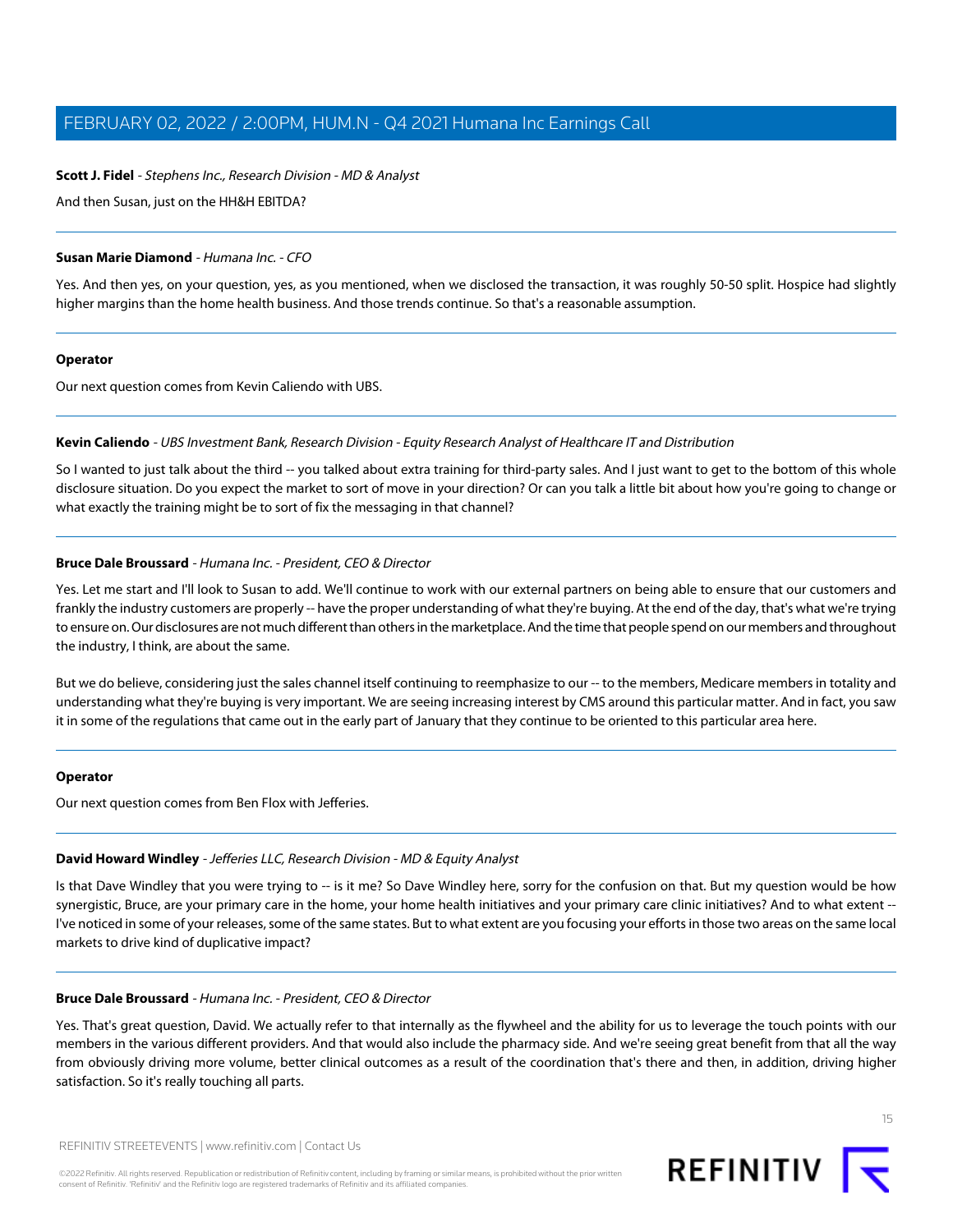What I would say is what you see, we started -- primary care is much more focused in the markets they're in, while Kindred has a much broader platform that can be wrapped around the primary care side. And so in a few markets this year, we're actually going to work on the integration of that together. And that's one of the reasons why you also see a consistent brand around CenterWell, where we're beginning to start to integrate that.

So I would say 2022 is a year of beginning that process. But I would say subsequent to 2022, you'll see a lot more activity in the local market of much more integration around the care model. And in addition, we see significant benefit from that.

# **David Howard Windley** - Jefferies LLC, Research Division - MD & Equity Analyst

Is it too -- if I could ask, is it too early to know numbers of like how much you bend to trend or cost savings from that flywheel? Do you have any...

#### **Bruce Dale Broussard** - Humana Inc. - President, CEO & Director

Yes. We usually see between 2 to 4x better outcomes, when I say that, both financially and clinically as a result of the ability to bring this in.

#### **Operator**

<span id="page-15-0"></span>Our next question comes from Ricky Goldwasser with Morgan Stanley.

#### **Rivka Regina Goldwasser** - Morgan Stanley, Research Division - MD

Staying on the primary care, 206 centers now expanding throughout the year. What percent of Humana's MA members overlap with your primary care centers? And what type of retention rate you see with these members versus the rest of the group? And then secondly, just to clarify, we talked about the \$1 billion in value creation. But as you think about that value creation, how much should we assume is going to come from gross cost-cutting initiatives?

#### **Susan Marie Diamond** - Humana Inc. - CFO

Sure. Ricky, so on the first question, I'd actually have to get back to you on the actual technical coverage in terms of our CenterWell clinics overlaid to our Medicare memberships. So we can get back to you with that number. I don't believe we've ever disclosed anything specific to retention related to Humana members in those clinics.

I will just point out that our clinics do provide care agnostically. So they have many other health plans that they serve. And so even if a Humana member should choose to enroll in another plan, they have an opportunity to preserve that member, should they participate in those networks as well.

As those centers continue to expand, that is an area that we are very focused on and really understanding sort of the experience that they're providing to patients and working to ensure that those -- that they have industry-leading retention within those clinics as well. And they do have very high NPS and patient satisfaction as a result of the high quality and comprehensive care that they provide.

On the \$1 billion of value creation, as I mentioned, the four categories that Bruce described, we think, will contribute roughly equally to our overall goal. And so as he described, there are -- there is a component that is related to value acceleration, which we think can impact a variety of top line growth opportunities or trend savings, et cetera.

But the other categories do involve really taking cost out of the system by working more efficiently and effectively, eliminating sort of lower-value work as a way to get more streamlined and focus our associates on the most important work in front of us.



REFINITIV STREETEVENTS | [www.refinitiv.com](https://www.refinitiv.com/) | [Contact Us](https://www.refinitiv.com/en/contact-us)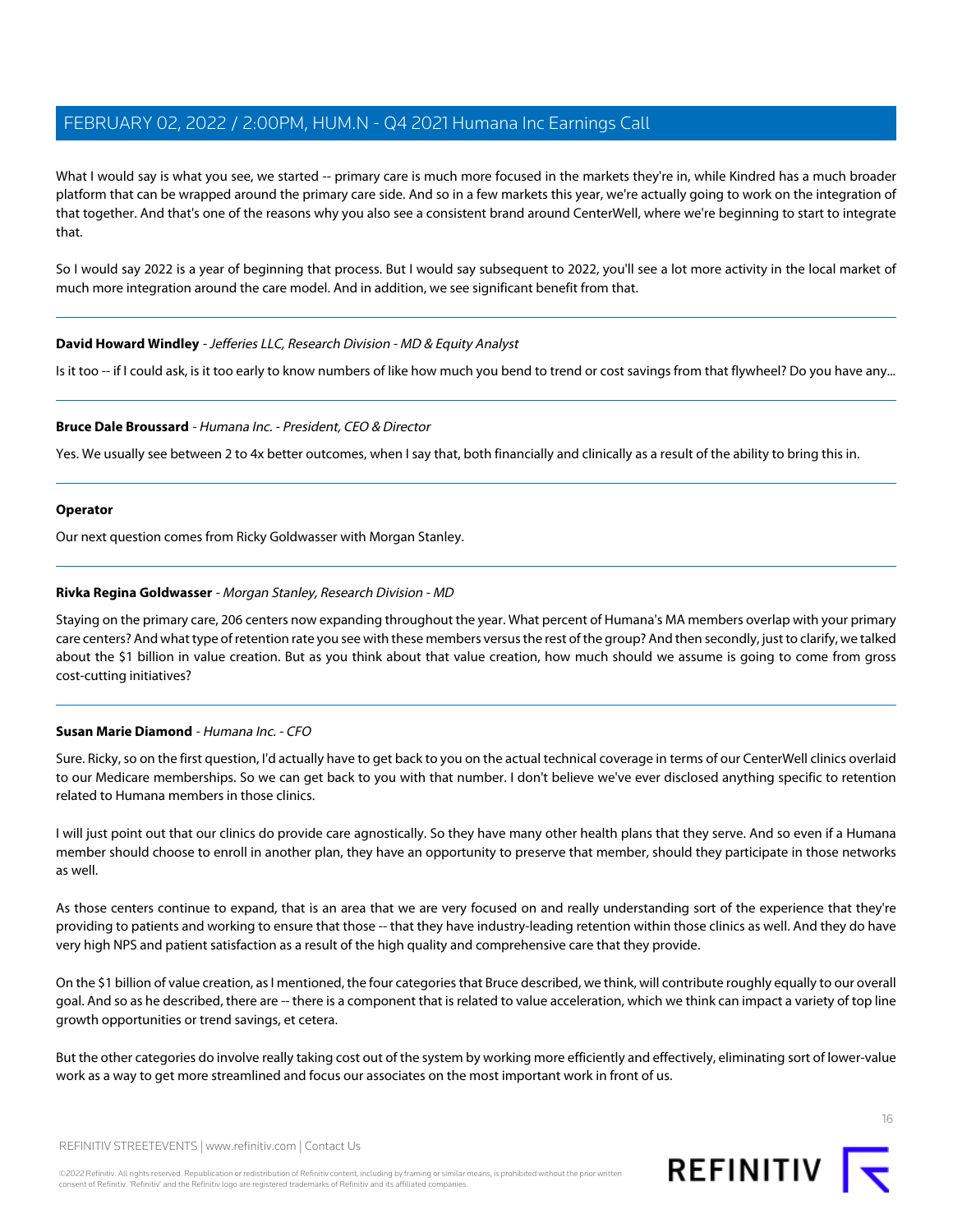# **Rivka Regina Goldwasser** - Morgan Stanley, Research Division - MD

So should we just interpret it that you said equally? So do we just take the \$1 billion and saying \$250 million in gross cost savings? Just trying to think about how should we flow that through the P&L.

# **Susan Marie Diamond** - Humana Inc. - CFO

Yes. So as you think about the -- Bruce laid out four categories. There's the supply chain, which again that is savings as well. So I'd say, really it's more like 3/4 of the total is probably going to come from various savings initiatives and then about 1/4 from other value acceleration opportunities.

#### **Operator**

<span id="page-16-1"></span>Our next question comes from Whit Mayo with SVB Leerink.

# **Benjamin Whitman Mayo** - SVB Leerink LLC, Research Division - MD of Equity Research & Senior Research Analyst

<span id="page-16-0"></span>I wanted to go back to Kevin's question on third-party marketing for a second, maybe just ask this a different way. I think there's still some confusion. When CMS issued their October memo last year around compliance and your oversight of first tier and third marketing organizations, did you pull back materials in the market? Did the actual compliance requirements have an impact on you? I'm just trying to understand if you were out of the market and if you think you have a better view on how to course correct this.

# **Joseph C. Ventura** - Humana Inc. - Chief Legal Officer

This is Joe Ventura. I'll maybe handle that one. We've done a variety of channel checks with our partners to make sure that we were not an outlier when you look at the compliance requirements that came out of CMS. I think as you all know, it was a recognition of responsibility for third-party marketing on behalf of all of the payers.

And so our channel checks confirm that we were not an outlier. Our partners are working in this way with other large payers as well. As Bruce mentioned, to make sure that our members, when they call and they purchase a plan, they know what they are purchasing and that they're aware and that it's a good quality sale for them.

# **Bruce Dale Broussard** - Humana Inc. - President, CEO & Director

Just -- I know there's a lot of interest in this, so maybe just to provide a little more clarity here. What we find in this channel is there is a high degree of confusion that is with the members and what they buy. That's one of the reasons why you see the high churn. And it has created a number of downstream issues, both the confused and -- members and then in addition, just some compliance issues. And that's why you see the efforts by us and other organizations to ensure that we ensure that the individual is properly purchasing the plan that they choose.

#### **Operator**

Our next question comes from Nathan Rich with Goldman Sachs.

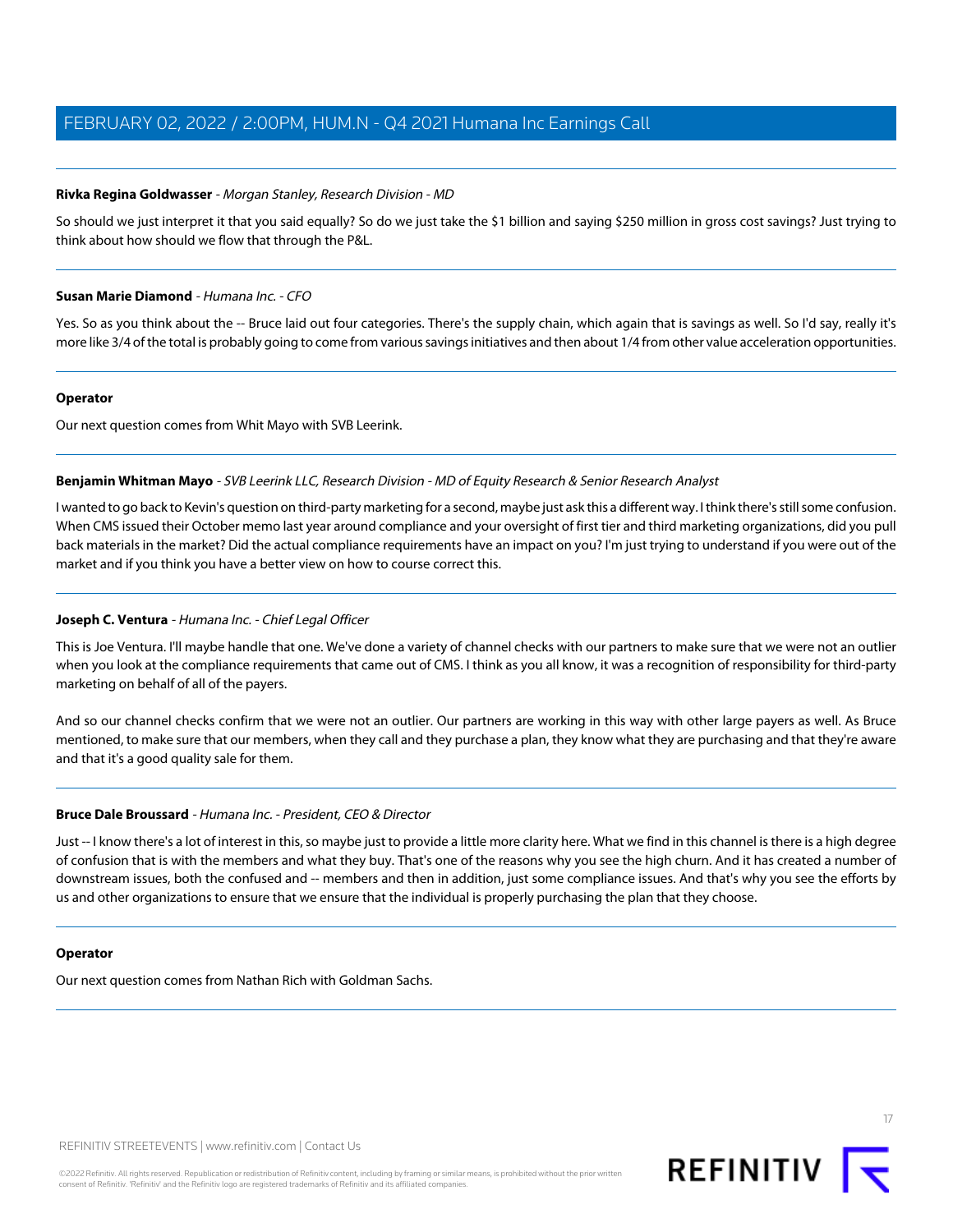### <span id="page-17-1"></span>**Nathan Allen Rich** - Goldman Sachs Group, Inc., Research Division - Research Analyst

Thanks for the question. Maybe just trying to pull together the commentary on the value creation program, I guess, do you envision it allowing you to return to market growth in individual MA kind of while maintaining the target margins that you have for that business by leveraging those savings?

And I guess, the follow-on to that would be the \$1 billion would give you over 100 basis points of margin to kind of reinvest in that business. Can you maybe talk about where those investments would be focused? And then a quick follow-up, if I could, with the '23 rate notice coming imminently, do you have any expectations that you can share? And how significant of a swing factor do you feel that is for next year, given that you are making kind of significant organic investments in the MA product for '23?

#### **Susan Marie Diamond** - Humana Inc. - CFO

Sure. So as it respects to value creation goal that we've set, that is with the intent of allowing us to invest in the Medicare business as well as Healthcare Services and return to industry-leading growth not at the expense of margin. So the intent is that, that will be reinvested such that we don't deteriorate margins but rather maintain and then over time, continue to expand MA margins toward our long-term goal. And we believe that, that target savings and value creation opportunity will allow us to do that.

In terms of where we'll focus those investments, I think within the Medicare business, as I said, there's a lot of additional work to be done. But certainly, we will make product investments. As we analyze our results in the D-SNP space, while we continue to grow nicely, we're not growing as much as we had last year. And there are certainly opportunities to enhance that product offering that we think will allow us to get back to a leading position in D-SNP. And we'll look at other opportunities by product as well as geographically to do that and be really thoughtful in the way we optimize any investments that we're going to make.

We also are looking at distribution as we've been discussing and what opportunities there may be there in terms of further investment in incentives to encourage retention and other things, to optimize those channels as well as marketing. We'll continue to look for ways to increase our share of voice, as Bruce described, but also ensure we're getting the highest return on that investment. And there's likely some opportunities to do more there.

In terms of the rate notice, we're as anxious as everyone to see that. That should come out soon. Based on the strong bipartisan support of the program and the strong enrollment and continued enrollment by Medicare beneficiaries as they choose MA, given the value that it provides to consumers, we would expect that, that would be more moderate. Our expectation is that it may not be quite as favorable as we've seen in recent years, but our expectation is not that it's negative either.

But certainly, this is -- we recognize that it's the first rate notice. We'll see how the Biden administration and look forward to seeing that and hope that it continues to support the program and all the beneficiaries that it serves.

#### <span id="page-17-0"></span>**Operator**

Our next question comes from Gary Taylor with Cowen.

**Gary Paul Taylor** - Cowen and Company, LLC, Research Division - MD of Health Care Facilities and Managed Care

I just want to ask a little bit about value-based care, CenterWell. Conviva noted your announcement about the center expansion and expectations for continued tuck-ins. It does look like at least there's a modest increased investment that you're making there for all the reasons that you've highlighted historically. What I want to ask about was what is your appetite to do something beyond just tuck-in?

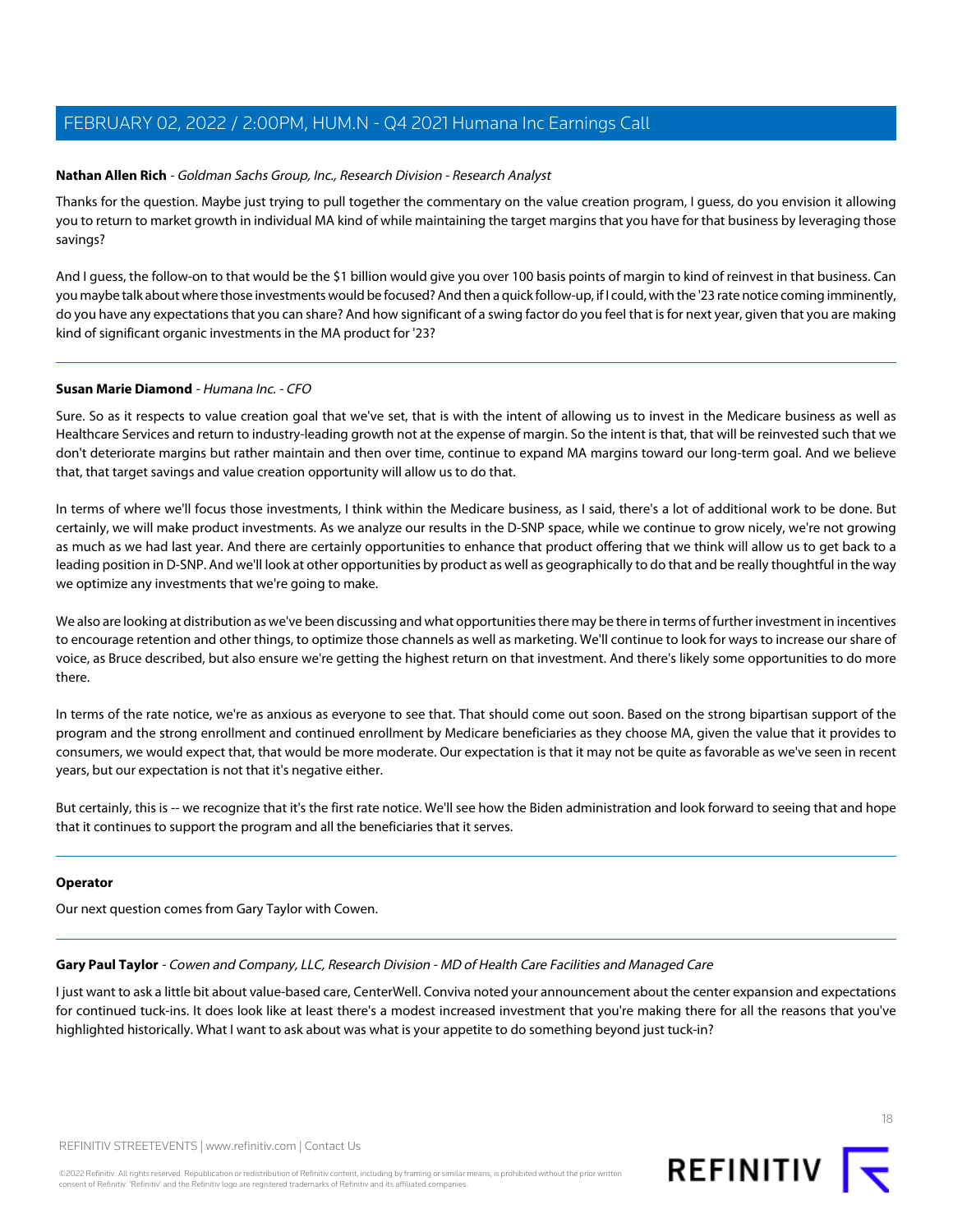I think you said last year, 15 centers acquired at 9 different transactions. We've seen in the public market an enormous valuation correction, which presumably ultimately flows through the private market as well. And we know there's a number of private companies with much larger center counts that have pretty significant overlap with your MA penetration. So just wondering if there's an appetite on the tuck-in side to do something larger in an environment where valuations seem more reasonable.

# **Bruce Dale Broussard** - Humana Inc. - President, CEO & Director

Gary, just a few things. On the tuck-in ones, we see those as just great opportunities because we can buy them at a fairly low multiple as a result of the synergies that we get in the marketplace there. So they are very -- they're great deals for us overall. So we want to continue to do those. And as you have seen over the years, we have been very sensitive to how we utilize our capital and sensitive to valuations because we do believe over time, the ability to drive value, we see greater in the organic side and just densifications in the markets that we're in.

That being said, I mean, we would -- we obviously would look at those companies there. We still think the valuations, albeit they've come down quite a bit, we continue to look at them and say, "Are they at a level that would make sense today?" I just question a little bit of that. But that being said, we would continue to look at them. But I just -- we just feel what we're doing in the organic side, combined with tuck-ins, is really driving -will drive significant amount of value for the shareholders over a longer period of time and can continue to advance our strategic positioning.

#### **Operator**

<span id="page-18-0"></span>Our next question comes from Lisa Gill with JPMorgan.

**Lisa Christine Gill** - JPMorgan Chase & Co, Research Division - MD, Head of U.S. Healthcare Technology & Distribution Equity Research and Senior Research Analyst

I want to go back, Susan, to your comments on the PBM side of the business. You talked about Rx being up 8%. What's your expectations going into 2022 around script growth? And then secondly, what are some of the opportunities you see when we think about specialty and biosimilars for your PBM for 2022?

# **Susan Marie Diamond** - Humana Inc. - CFO

So with respect to the pharmacy business, as we look at our 2022 expectation, certainly with the lower-than-expected MA growth, that will have some impact to the PBM year-over-year. But we also had outperformance in the stand-alone Part D space, which to some degree offset, although our PDP members don't use mail quite the same rate as our individual MA, so a little bit of a negative relative to what we would have expected. But otherwise, we'll continue to work to drive mail order penetration. And then certainly utilization trends are expected to continue to increase as you would expect and consistent with historical trends.

On the specialty side, the team does continue to look at opportunities in the specialty space and evaluate ways to both provide services agnostically but also continue to drive their ability to participate in distribution of various specialty-related drugs. So they continue to look for ways to expand that business. The other thing that they do is they work very closely with our health plans. What we like about our own specialty business is they are really working towards the health plan goals, which is to reduce waste and ensure that we're reducing the cost of those high-cost specialty drugs where and when possible. And we think that's a real advantage to having our own specialty pharmacy, which is very focused and oriented to the health plan goals.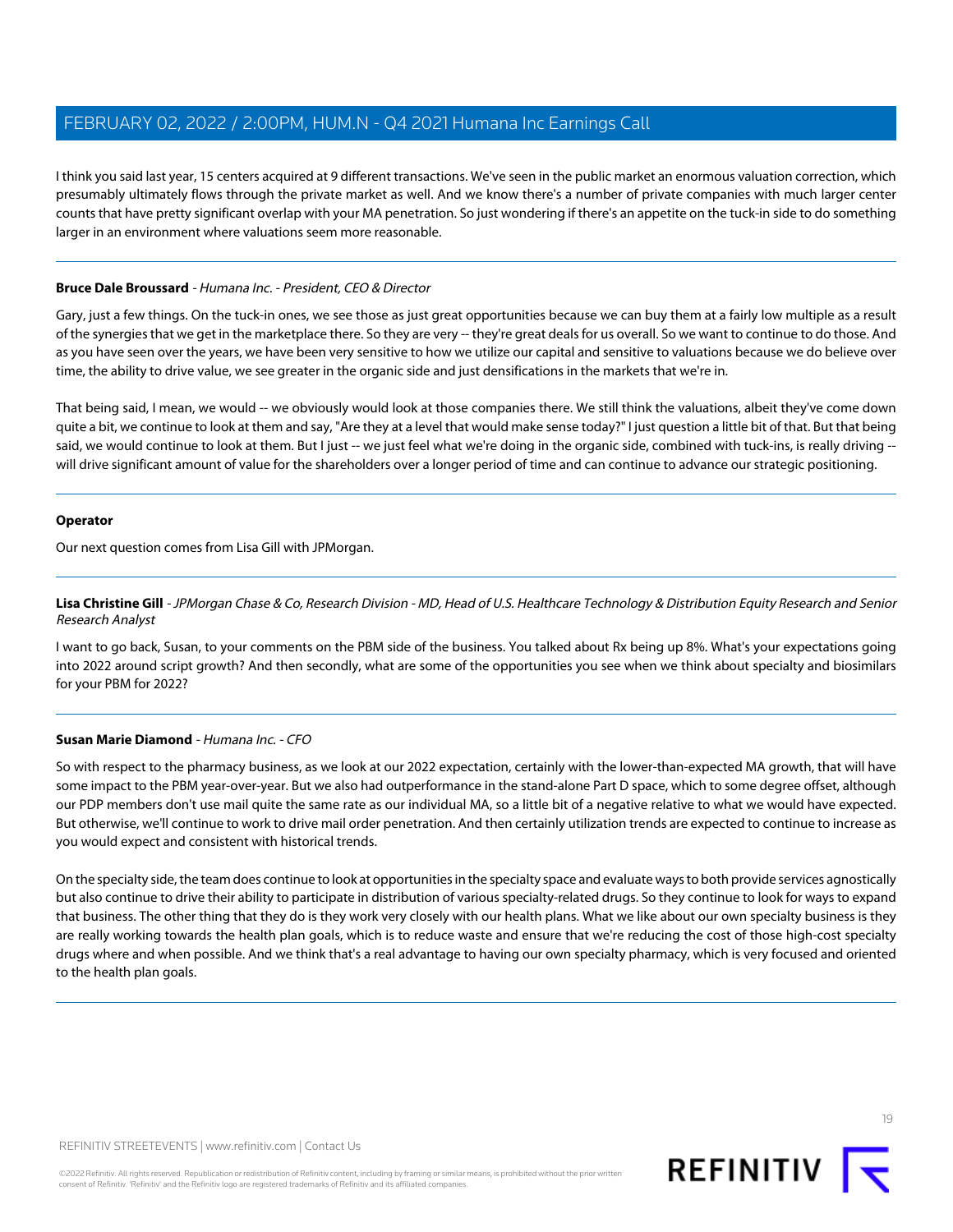**Lisa Christine Gill** - JPMorgan Chase & Co, Research Division - MD, Head of U.S. Healthcare Technology & Distribution Equity Research and Senior Research Analyst

And when I was asking about biosimilars, I think I'm thinking specifically to something like Humira that will lose patent protection in 2023. Is that -- it's a delivered product to the home. Is this something that will be beneficial to Humana?

#### **Bruce Dale Broussard** - Humana Inc. - President, CEO & Director

It could be. I mean, again as what we've seen as they enter generic status, it is a great opportunity for the PBM to drive value. What ultimately happens is we do drive those rebates back to our customer and lower the Part D costs. So as you think about just the opportunity here, it's always around how do you create a competitive product in the marketplace. But it is an opportunity for us.

#### **Operator**

<span id="page-19-0"></span>Our next question comes from George Hill with Deutsche Bank.

# **George Robert Hill** - Deutsche Bank AG, Research Division - MD & Equity Research Analyst

Bruce and Susan, I want to give you a chance to kind of clarify something on the \$1 billion in value creation, given the questions that I've already gotten this morning, which, I guess, is can you talk about how much of the \$1 billion we should think about as cost savings or initiatives that flow to the bottom line versus initiatives that are taken to accelerate revenue growth or growth in the services segment?

And then my follow-up to that would be can you talk about the incremental spend that will be required to achieve the \$1 billion kind of above and beyond what was previously planned? Just I'm getting this -- some analysts and investors are already reading that \$1 billion through to \$1 billion and operating line savings, which I don't think seems to be the case.

# **Bruce Dale Broussard** - Humana Inc. - President, CEO & Director

Yes. Let me try to clarify that. I think our intention is really to reinvest it in the customer value to be -- I think ultimately, it will show back up in the bottom line through higher growth. And as you all know, right, we all are focused on how do we continue to grow our customer line. And we feel today we have the opportunity to find -- to invest in both the channel, the marketing and, in addition, the product itself to drive that value. So from an investor's point of view, I would look at more of the top line benefit from comes from that than the bottom line, just the margin itself. So it's a much harder math to do, but it is something that's very oriented to top line growth.

In regards to just the structure of the cost savings of it, as we've talked about on a few occasions, it is a combination of cost savings, taking costs out of the system, being both efficient and eliminating things that are at lower value and, at the same time, improving revenue but mostly clinical cost as a result of it. So there will be -- when you think about the income statement line item primarily, it will show up in the operating expenses with a little bit showing up in the area of the administrative -- on the clinical piece.

#### **George Robert Hill** - Deutsche Bank AG, Research Division - MD & Equity Research Analyst

That's helpful. Maybe anything on the incremental spend?

#### **Bruce Dale Broussard** - Humana Inc. - President, CEO & Director

Incremental, that's a net number. As we look at that \$1 billion, it is a net number for us.



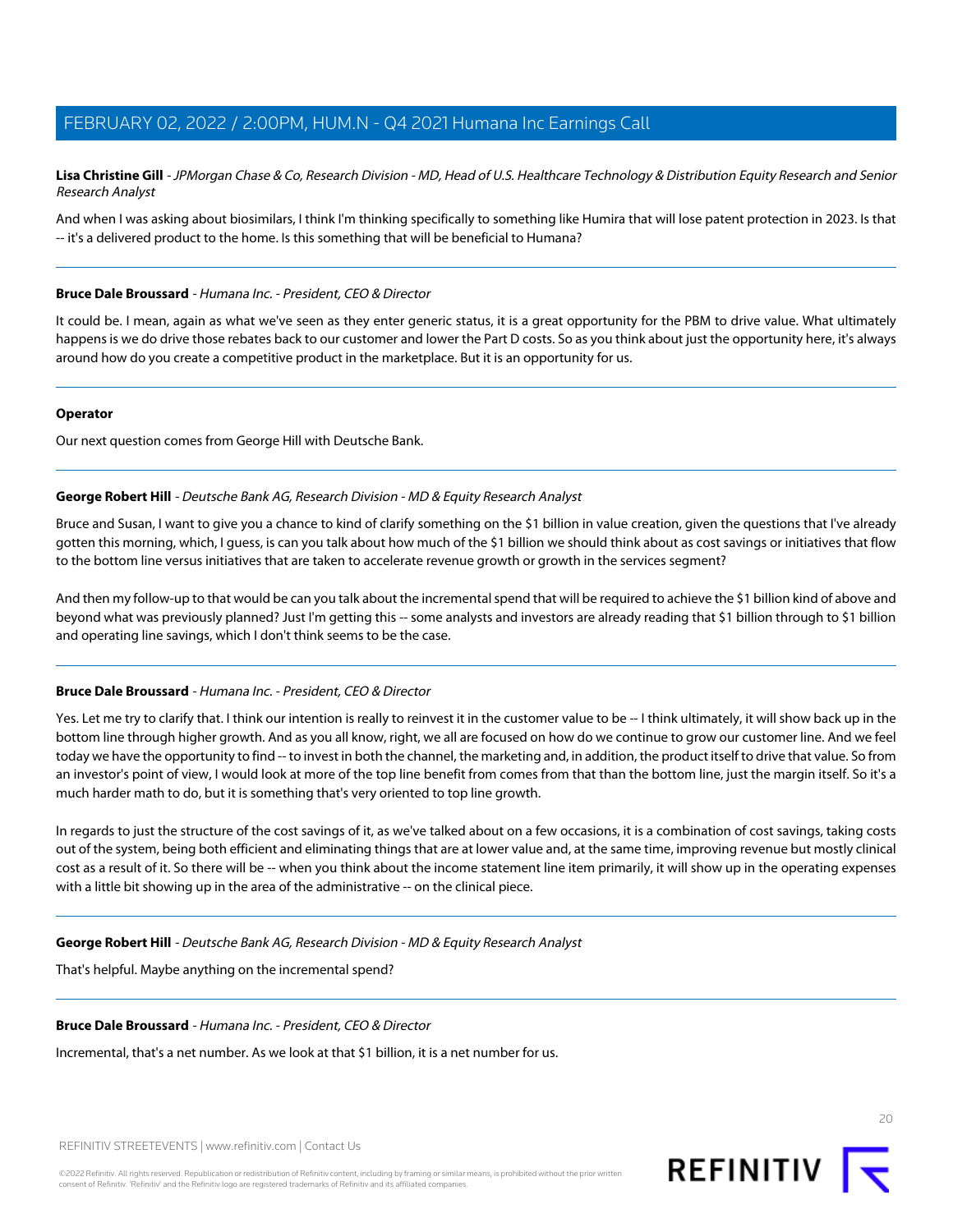### **Susan Marie Diamond** - Humana Inc. - CFO

Yes. The only thing, George, as we acknowledged in the release is there may be one-time charges related to some things that we do like real estate, getting out of certain real estate. And so those, we would intend to non-GAAP related to any one-time charges in order to realize some of those run rate savings.

#### **Operator**

<span id="page-20-0"></span>Our next question comes from Rob Cottrell with Cleveland Research.

#### **Robert Sohngen Cottrell** - Cleveland Research Company - Research Associate

Just quickly, curious if you can comment on your expectation for additional individual membership, individual MA lives throughout the course of 2022, given you're already 80% of the way towards your full year guidance? And then within that, I think, Susan, you commented that you expected to convert 80,000 PDP members to MA in 2022. How many of those have already been converted as of January?

#### **Susan Marie Diamond** - Humana Inc. - CFO

Sure. Thanks, Rob. On individual MA growth, we continue to monitor our trends both sales in terms into the open enrollment period that runs through March. And I would say that generally speaking, those trends continue to track consistent with our full year guide -- adjusted full year guide. So we continue to feel good about that.

On the PDP, I would say the seasonality of the PDP looks similar to overall sort of growth seasonality, where you do see a disproportionate amount in January. But we do have an opportunity in PDP conversions in particular with low-income members, who do have the opportunity to move throughout the year. So it's not quite as weighted to January as overall growth but still more than 50% certainly is realized in the month of January.

#### <span id="page-20-1"></span>**Operator**

Our next question comes from Steven Valiquette with Barclays.

# **Steven James Valiquette** - Barclays Bank PLC, Research Division - Research Analyst

So I think you touched on this maybe a little bit, but just wanted to come back on the topic of commissions into the individual MA market. I guess, if we go back 2 years ago, my sense was that Humana and other major carriers were more than happy to pay full commissions in all distribution channels and would actually be willing to pay more if not for the regulated caps on the commissions. But obviously, in some of your commentary from early January, it sounded as if Humana was perhaps not paying maximum commissions in certain channels.

So really a couple of questions around that. I guess, with hindsight, do you think you were alone among major carriers on not paying maximum commissions, particularly in the telephonic channel that is kind of at the epicenter of all the recent discussion? And also with better hindsight, with a little more passage of time, how big of a role did this particular variable ultimately play in the somewhat disappointing AEP? And then just remind us on your commission strategy around that going forward from here, just to kind of round out this part of the conversation.

# **Bruce Dale Broussard** - Humana Inc. - President, CEO & Director

Yes. Let me start here. I think, first, just to remind the investors, actually we will be close on our sales this year. So it was more of a retention issue as opposed to sales issues. So I just want to put that in some context as we think about commissions.